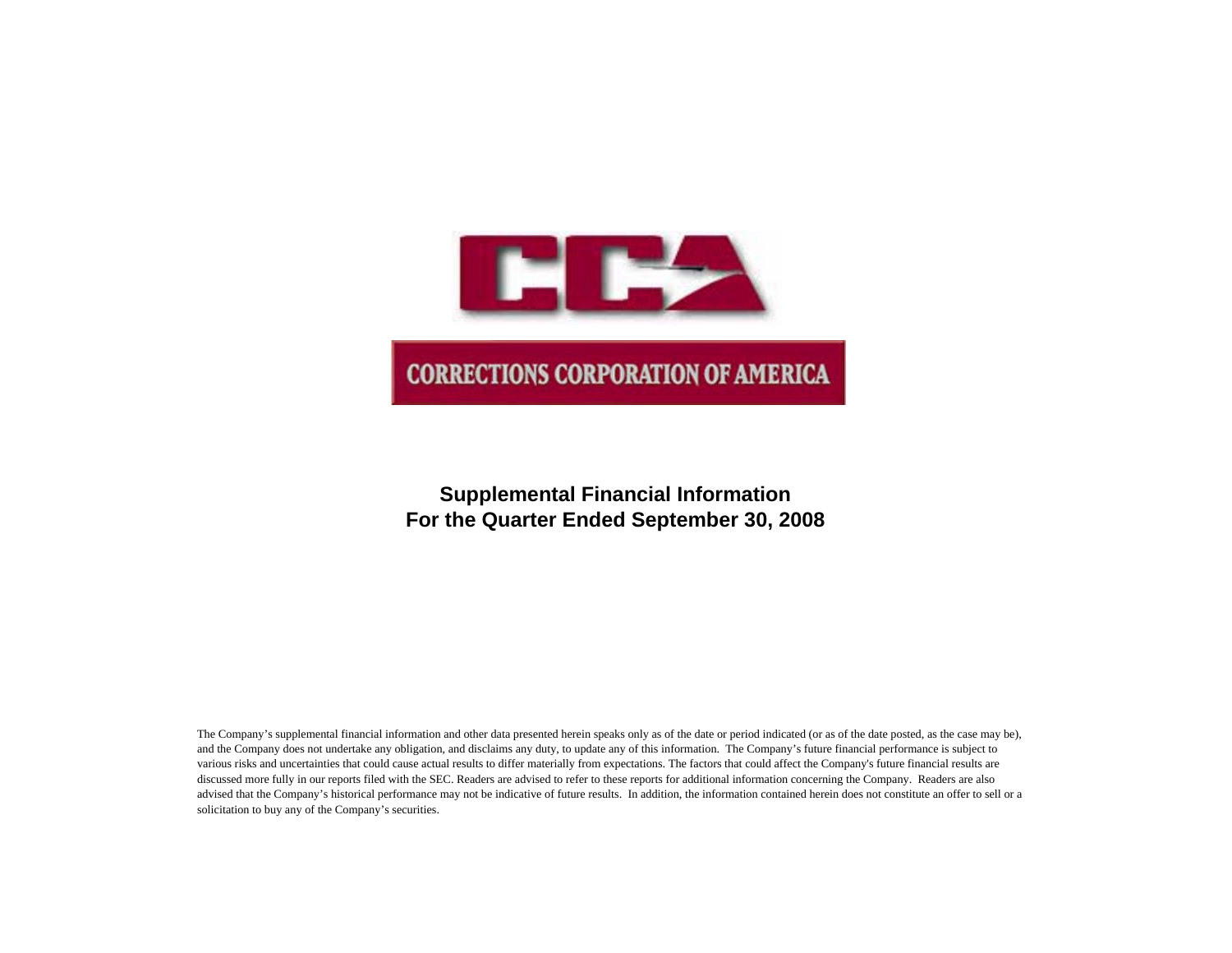# **CORRECTIONS CORPORATION OF AMERICA**

**Supplemental Financial Information For the Quarter Ended September 30, 2008**

## **TABLE OF CONTENTS**

| <b>Consolidated Balance Sheets</b>                                            |                                                                                |
|-------------------------------------------------------------------------------|--------------------------------------------------------------------------------|
| <b>Consolidated Statements of Operations</b>                                  |                                                                                |
| Reconciliation of Basic to Diluted Earnings Per Share                         | $\begin{array}{c c c c c c c c c} \hline \multicolumn{3}{c c }{5} \end{array}$ |
|                                                                               |                                                                                |
| $\overbrace{\hspace{15em}}^{\hspace{15em} 9}$<br>Analysis of Outstanding Debt |                                                                                |
|                                                                               |                                                                                |
|                                                                               |                                                                                |
| Diversification of Revenue <b>Container and Serversification</b> 17           |                                                                                |
| Research Coverage / Credit Ratings                                            |                                                                                |

John D. Ferguson, Chief Executive Officer Todd J Mullenger, Chief Financial Officer 10 Burton Hills Boulevard Nashville, TN 37215 Tel.: (615) 263-3000 Fax: (615) 263-3010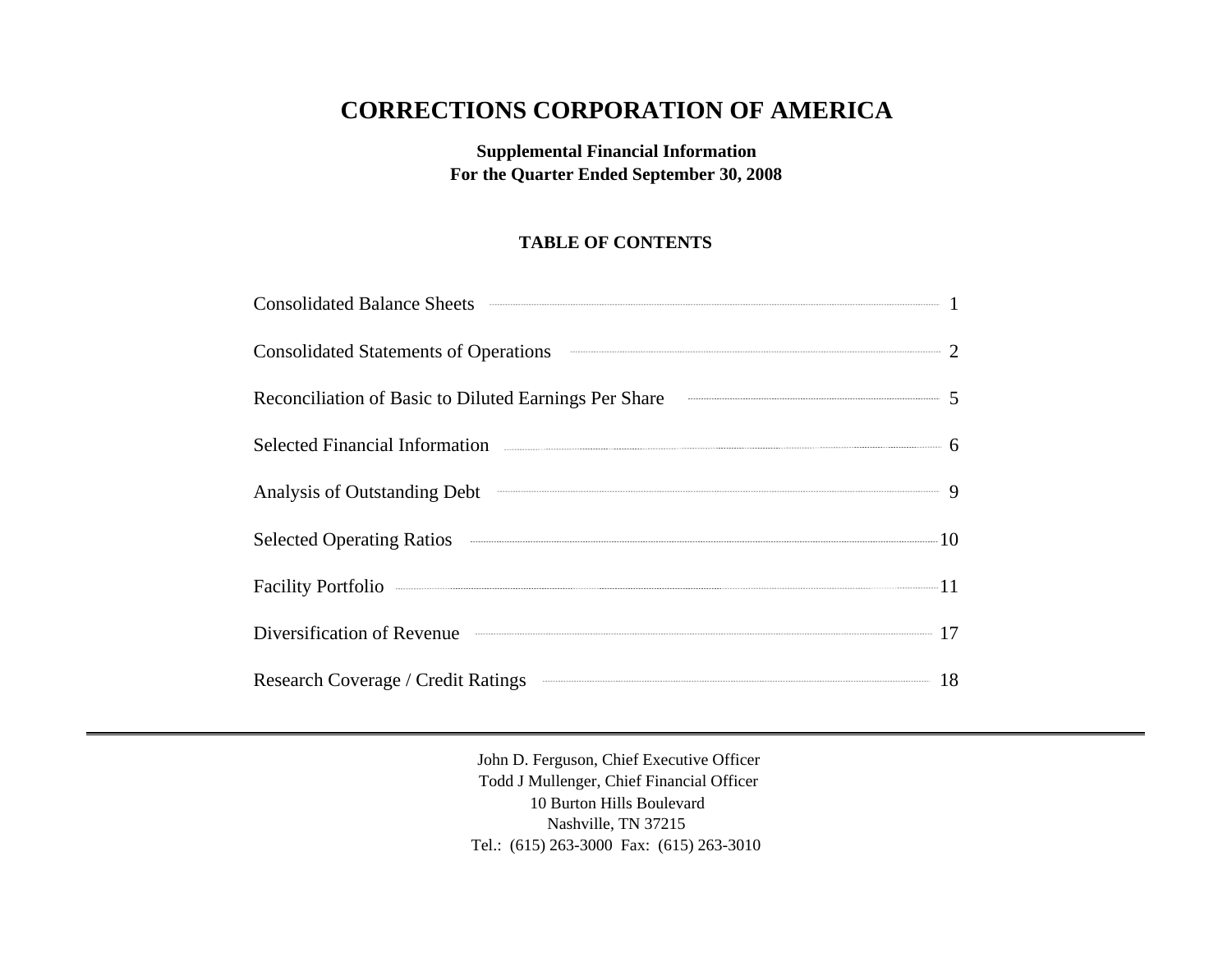## **CONSOLIDATED BALANCE SHEETS**

| <b>ASSETS</b>                               |               | September 30,<br>2008 |               | <b>June 30,</b><br>2008  | March 31,<br>2008 |              | December 31,<br>2007 | September 30,<br>2007 |           |  |
|---------------------------------------------|---------------|-----------------------|---------------|--------------------------|-------------------|--------------|----------------------|-----------------------|-----------|--|
| Cash and cash equivalents                   | $\mathbb{S}$  | 28,736                | $\mathbb{S}$  | 14,287                   | \$<br>50,470      | $\mathbb{S}$ | 57,968               | $\mathbb{S}$          | 89,443    |  |
| Investments                                 |               |                       |               |                          |                   |              |                      |                       | 76,035    |  |
| Accounts receivable, net of allowance       |               | 242,732               |               | 246,618                  | 231,547           |              | 241,722              |                       | 216,397   |  |
| Deferred tax assets                         |               | 14,789                |               | 12,843                   | 14,916            |              | 12,250               |                       | 11,573    |  |
| Prepaid expenses and other current assets   |               | 20,717                |               | 24,423                   | 13,584            |              | 21,142               |                       | 17,538    |  |
| Assets held for sale                        |               |                       |               | $\overline{\phantom{a}}$ | 7,578             |              | 7,581                |                       |           |  |
| Total current assets                        |               | 306,974               |               | 298,171                  | 318,095           |              | 340,663              |                       | 410,986   |  |
| Property and equipment, net                 |               | 2,456,949             |               | 2,370,892                | 2,231,354         |              | 2,086,980            |                       | 1,974,629 |  |
| Restricted cash                             |               | 6,669                 |               | 6,628                    | 6,580             |              | 6,511                |                       | 6,430     |  |
| Investment in direct financing lease        |               | 13,698                |               | 13,975                   | 14,243            |              | 14,503               |                       | 14,755    |  |
| Goodwill                                    |               | 13,672                |               | 13,672                   | 13,672            |              | 13,672               |                       | 15,246    |  |
| Other assets                                |               | 21,907                |               | 22,850                   | 22,781            |              | 23,411               |                       | 22,567    |  |
| Total assets                                | <sup>\$</sup> | 2,819,869             | <sup>\$</sup> | 2,726,188                | 2,606,725         | \$           | 2,485,740            | S.                    | 2,444,613 |  |
| <b>LIABILITIES AND STOCKHOLDERS' EQUITY</b> |               |                       |               |                          |                   |              |                      |                       |           |  |
| Accounts payable and accrued expenses       | \$            | 219,587               | \$            | 244,517                  | \$<br>207,471     | \$           | 213,477              | \$                    | 216,344   |  |
| Income taxes payable                        |               | 8,905                 |               | 6,632                    | 11,450            |              | 964                  |                       | 3,500     |  |
| Current portion of long-term debt           |               | 290                   |               | 290                      | 290               |              | 290                  |                       | 290       |  |
| Total current liabilities                   |               | 228,782               |               | 251,439                  | 219,211           |              | 214,731              |                       | 220,134   |  |
| Long-term debt, net of current portion      |               | 1,155,460             |               | 1,085,532                | 1,045,605         |              | 975,677              |                       | 975,750   |  |
| Deferred tax liabilities                    |               | 42,884                |               | 41,703                   | 39,338            |              | 34,271               |                       | 29,466    |  |
| Other liabilities                           |               | 39,505                |               | 39,018                   | 39,392            |              | 39,086               |                       | 40,596    |  |
| <b>Total liabilities</b>                    |               | 1,466,631             |               | 1,417,692                | 1,343,546         |              | 1,263,765            |                       | 1,265,946 |  |
| Commitments and contingencies               |               |                       |               |                          |                   |              |                      |                       |           |  |
| Common stock - \$0.01 par value             |               | 1,256                 |               | 1,253                    | 1,250             |              | 1,245                |                       | 1,241     |  |
| Additional paid-in capital                  |               | 1,589,572             |               | 1,582,724                | 1,574,937         |              | 1,568,736            |                       | 1,560,378 |  |
| Retained deficit                            |               | (237,590)             |               | (275, 481)               | (313,008)         |              | (348,006)            |                       | (382,952) |  |
| Total stockholders' equity                  |               | 1,353,238             |               | 1,308,496                | 1,263,179         |              | 1,221,975            |                       | 1,178,667 |  |
| Total liabilities and stockholders' equity  | \$            | 2,819,869             | \$            | 2,726,188                | \$<br>2,606,725   | \$           | 2,485,740            | \$                    | 2,444,613 |  |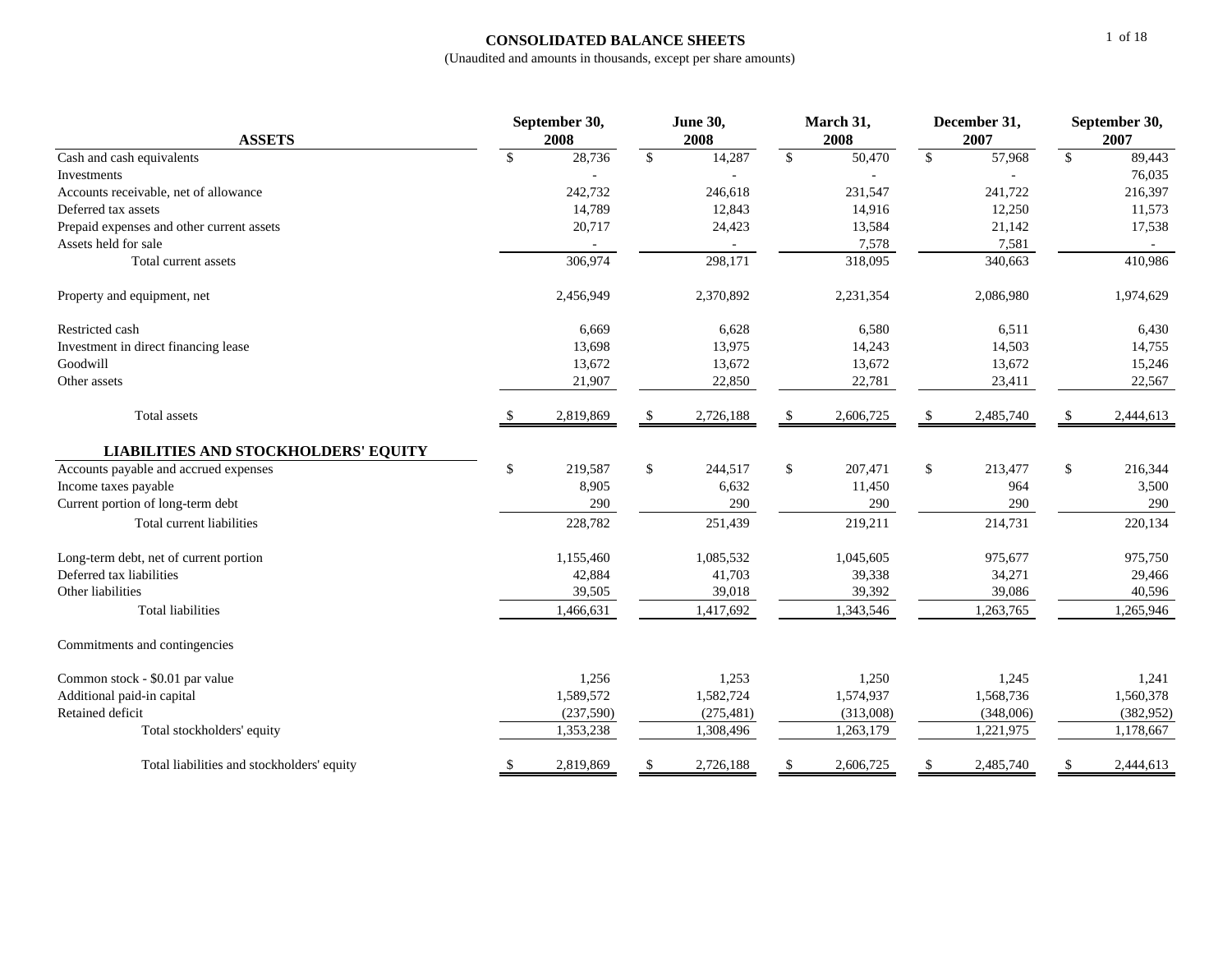#### **CONSOLIDATED STATEMENTS OF OPERATIONS**

|                                                          | <b>For the Three Months Ended</b><br>September 30, |              |           |              |           | For the Nine Months Ended<br>September 30, |           |  |  |
|----------------------------------------------------------|----------------------------------------------------|--------------|-----------|--------------|-----------|--------------------------------------------|-----------|--|--|
|                                                          | 2008                                               |              | 2007      |              | 2008      |                                            | 2007      |  |  |
| <b>REVENUE:</b>                                          |                                                    |              |           |              |           |                                            |           |  |  |
| Management:                                              |                                                    |              |           |              |           |                                            |           |  |  |
| Federal                                                  | \$<br>158,709                                      | \$           | 151,270   | $\mathbb{S}$ | 467,109   | \$                                         | 443,206   |  |  |
| State                                                    | 213,993                                            |              | 185,207   |              | 613,683   |                                            | 525,602   |  |  |
| Local                                                    | 20,976                                             |              | 21,548    |              | 60,741    |                                            | 61,194    |  |  |
| Other                                                    | 15,417                                             |              | 14,684    |              | 46,205    |                                            | 43,246    |  |  |
| Total management revenue                                 | 409,095                                            |              | 372,709   |              | 1,187,738 |                                            | 1,073,248 |  |  |
| Transportation                                           | 1,563                                              |              | 4,118     |              | 5,717     |                                            | 11,108    |  |  |
| Rental                                                   | 1,221                                              |              | 1,187     |              | 3,617     |                                            | 3,375     |  |  |
| Other                                                    | 6                                                  |              | 242       |              | 75        |                                            | 802       |  |  |
|                                                          | 411,885                                            |              | 378,256   |              | 1,197,147 |                                            | 1,088,533 |  |  |
| <b>EXPENSES:</b>                                         |                                                    |              |           |              |           |                                            |           |  |  |
| Operating:                                               |                                                    |              |           |              |           |                                            |           |  |  |
| Facility fixed                                           | 218,009                                            |              | 198,427   |              | 624,347   |                                            | 564,845   |  |  |
| Facility variable                                        | 70,283                                             |              | 67,697    |              | 209,430   |                                            | 195,892   |  |  |
| Transportation                                           | 4,110                                              |              | 7,278     |              | 12,702    |                                            | 17,586    |  |  |
| Other                                                    | 197                                                |              | 48        |              | 3,741     |                                            | 614       |  |  |
| Total operating expenses                                 | 292,599                                            |              | 273,450   |              | 850,220   |                                            | 778,937   |  |  |
| General and administrative                               | 20,866                                             |              | 18,362    |              | 60,222    |                                            | 54,497    |  |  |
| Depreciation and amortization                            | 23,564                                             |              | 20,074    |              | 67,152    |                                            | 57,272    |  |  |
|                                                          | 337,029                                            |              | 311,886   |              | 977,594   |                                            | 890,706   |  |  |
| <b>OPERATING INCOME</b>                                  | 74,856                                             |              | 66,370    |              | 219,553   |                                            | 197,827   |  |  |
| <b>OTHER (INCOME) EXPENSE:</b>                           |                                                    |              |           |              |           |                                            |           |  |  |
| Interest expense, net                                    | 15,087                                             |              | 13,249    |              | 42,671    |                                            | 40,838    |  |  |
| Other (income) expenses                                  | (360)                                              |              | (200)     |              | (356)     |                                            | (281)     |  |  |
|                                                          | 14,727                                             |              | 13,049    |              | 42,315    |                                            | 40,557    |  |  |
| INCOME FROM CONTINUING OPERATIONS BEFORE INCOME TAXES    | 60,129                                             |              | 53,321    |              | 177,238   |                                            | 157,270   |  |  |
| Income tax expense                                       | (22,038)                                           |              | (20, 170) |              | (66, 765) |                                            | (59,275)  |  |  |
| <b>INCOME FROM CONTINUING OPERATIONS</b>                 | 38,091                                             |              | 33,151    |              | 110,473   |                                            | 97,995    |  |  |
| Income (loss) from discontinued operations, net of taxes | (200)                                              |              | 104       |              | (57)      |                                            | 432       |  |  |
| <b>NET INCOME</b>                                        | 37,891                                             |              | 33,255    | -S           | 110,416   |                                            | 98,427    |  |  |
| <b>BASIC EARNINGS PER SHARE</b>                          | 0.30                                               | \$           | 0.27      | -S           | 0.89      | <b>S</b>                                   | 0.81      |  |  |
|                                                          |                                                    |              |           |              |           |                                            |           |  |  |
| <b>DILUTED EARNINGS PER SHARE</b>                        | \$<br>0.30                                         | $\mathbb{S}$ | 0.26      | \$           | 0.87      | $\mathbb{S}$                               | 0.79      |  |  |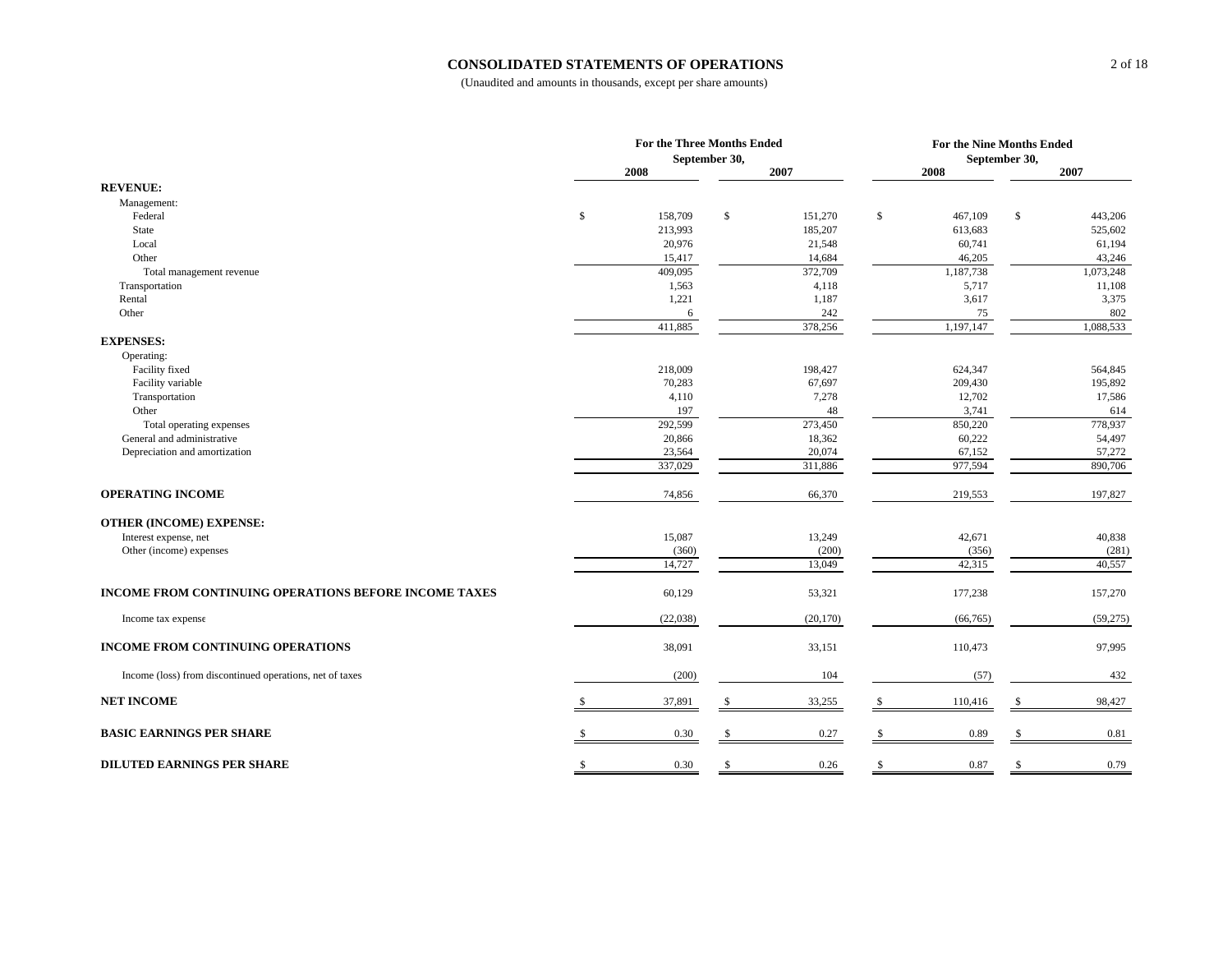#### **CONSOLIDATED STATEMENTS OF OPERATIONS**

|                                                              |               | <b>As Adjusted for Discontinued Operations</b> |              |                         |  |  |
|--------------------------------------------------------------|---------------|------------------------------------------------|--------------|-------------------------|--|--|
|                                                              |               | For the Three Months Ended                     |              |                         |  |  |
|                                                              |               | March 31,<br>2008                              |              | <b>June 30,</b><br>2008 |  |  |
| <b>REVENUE:</b>                                              |               |                                                |              |                         |  |  |
| Management:                                                  |               |                                                |              |                         |  |  |
| Federal                                                      | \$            | 151,841                                        | \$           | 156,559                 |  |  |
| <b>State</b>                                                 |               | 196,394                                        |              | 203,296                 |  |  |
| Local                                                        |               | 19,717                                         |              | 20,048                  |  |  |
| Other                                                        |               | 15,227                                         |              | 15,561                  |  |  |
| Total management revenue                                     |               | 383,179                                        |              | 395,464                 |  |  |
| Transportation                                               |               | 2,692                                          |              | 1,462                   |  |  |
| Rental                                                       |               | 1,187                                          |              | 1,209                   |  |  |
| Other                                                        |               | 47                                             |              | 22                      |  |  |
|                                                              |               | 387,105                                        |              | 398,157                 |  |  |
| <b>EXPENSES:</b>                                             |               |                                                |              |                         |  |  |
| Operating:                                                   |               |                                                |              |                         |  |  |
| Facility fixed                                               |               | 202,884                                        |              | 203,454                 |  |  |
| Facility variable                                            |               | 67,709                                         |              | 71,438                  |  |  |
| Transportation                                               |               | 4,591                                          |              | 4,001                   |  |  |
| Other                                                        |               | 630                                            |              | 2,914                   |  |  |
| Total operating expenses                                     |               | 275,814                                        |              | 281,807                 |  |  |
| General and administrative                                   |               | 19,553                                         |              | 19,803                  |  |  |
| Depreciation and amortization                                |               | 21,412                                         |              | 22,176                  |  |  |
|                                                              |               | 316,779                                        |              | 323,786                 |  |  |
| <b>OPERATING INCOME</b>                                      |               | 70,326                                         |              | 74,371                  |  |  |
| <b>OTHER (INCOME) EXPENSE:</b>                               |               |                                                |              |                         |  |  |
| Interest expense, net                                        |               | 13,650                                         |              | 13,934                  |  |  |
| Other (income) expenses                                      |               | 93                                             |              | (89)                    |  |  |
|                                                              |               | 13,743                                         |              | 13,845                  |  |  |
| <b>INCOME FROM CONTINUING OPERATIONS BEFORE INCOME TAXES</b> |               | 56,583                                         |              | 60,526                  |  |  |
| Income tax expense                                           |               | (21,687)                                       |              | (23,040)                |  |  |
| <b>INCOME FROM CONTINUING OPERATIONS</b>                     |               | 34,896                                         |              | 37,486                  |  |  |
| Income from discontinued operations, net of taxes            |               | 102                                            |              | 41                      |  |  |
| <b>NET INCOME</b>                                            | <sup>\$</sup> | 34,998                                         | \$           | 37,527                  |  |  |
| <b>BASIC EARNINGS PER SHARE</b>                              |               | 0.28                                           | $\mathbf{s}$ | 0.30                    |  |  |
| <b>DILUTED EARNINGS PER SHARE</b>                            |               | 0.28                                           | $\mathbf S$  | 0.30                    |  |  |
|                                                              |               |                                                |              |                         |  |  |
| TOTAL COMPENSATED MAN-DAYS                                   |               | 6,859,584                                      |              | 6,988,097               |  |  |
| <b>TOTAL AVAILABLE BED-DAYS</b>                              |               | 7,088,801                                      |              | 7,214,031               |  |  |
| <b>AVERAGE COMPENSATED OCCUPANCY</b>                         |               | 96.8%                                          |              | 96.9%                   |  |  |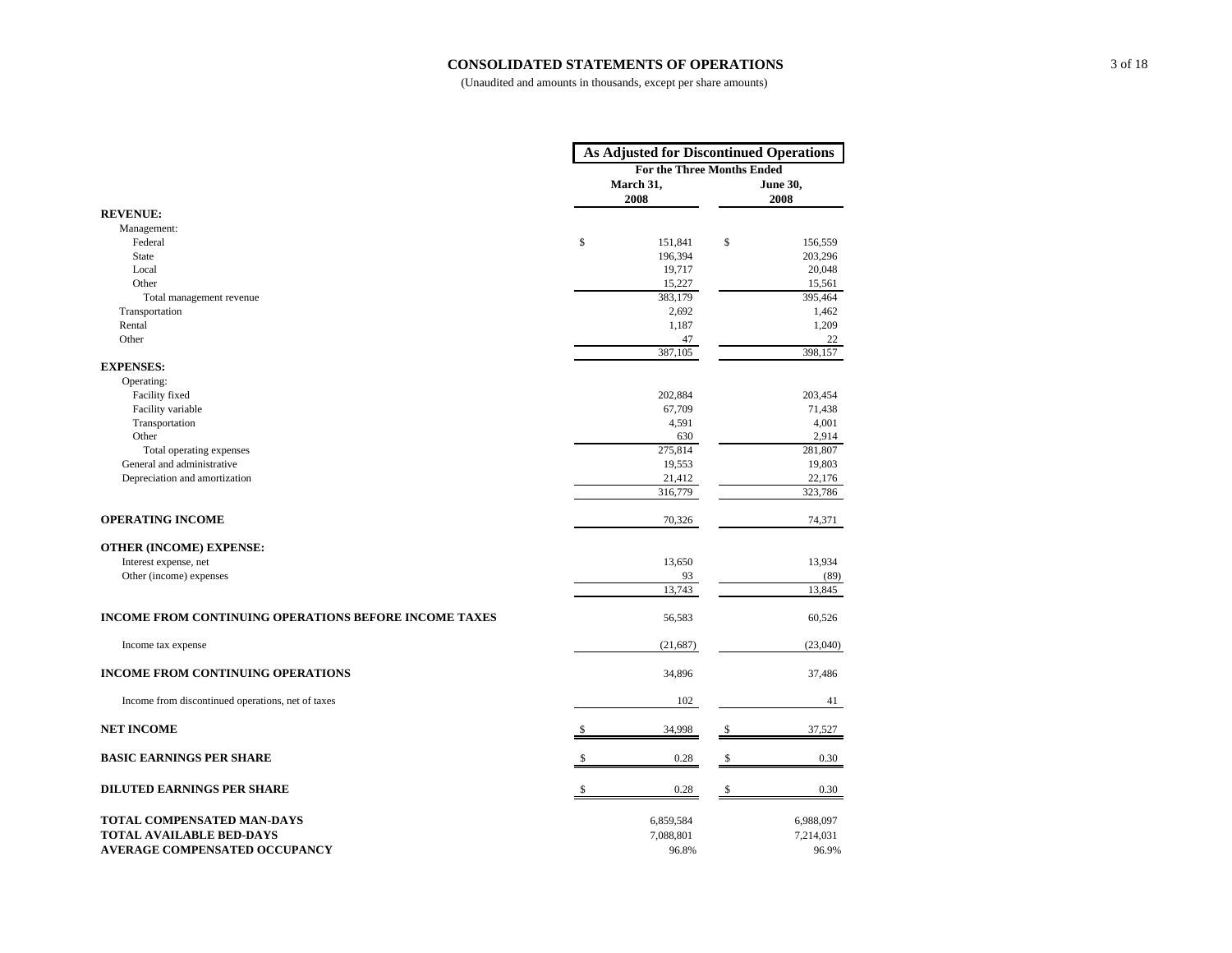#### **CONSOLIDATED STATEMENTS OF OPERATIONS**

|                                                              |                   |    | <b>As Adjusted for Discontinued Operations</b> |              |                       |    |                      |
|--------------------------------------------------------------|-------------------|----|------------------------------------------------|--------------|-----------------------|----|----------------------|
|                                                              |                   |    | For the Three Months Ended                     |              |                       |    |                      |
|                                                              | March 31,<br>2007 |    | <b>June 30,</b><br>2007                        |              | September 30,<br>2007 |    | December 31,<br>2007 |
| <b>REVENUE:</b>                                              |                   |    |                                                |              |                       |    |                      |
| Management:                                                  |                   |    |                                                |              |                       |    |                      |
| Federal                                                      | \$<br>142,079     | \$ | 149,857                                        | \$           | 151,270               | \$ | 150,637              |
| State                                                        | 168,706           |    | 171,689                                        |              | 185,207               |    | 193,975              |
| Local                                                        | 19,369            |    | 20,277                                         |              | 21,548                |    | 20,859               |
| Other                                                        | 14,290            |    | 14,272                                         |              | 14,684                |    | 14,921               |
| Total management revenue                                     | 344,444           |    | 356,095                                        |              | 372,709               |    | 380,392              |
| Transportation                                               | 3,517             |    | 3,473                                          |              | 4,118                 |    | 3,089                |
| Rental                                                       | 1,077             |    | 1,111                                          |              | 1,187                 |    | 1,187                |
| Other                                                        | 195<br>349,233    |    | 365<br>361,044                                 |              | 242<br>378,256        |    | 467<br>385,135       |
| <b>EXPENSES:</b>                                             |                   |    |                                                |              |                       |    |                      |
| Operating:                                                   |                   |    |                                                |              |                       |    |                      |
| Facility fixed                                               | 181,708           |    | 184,710                                        |              | 198,427               |    | 198,434              |
| Facility variable                                            | 60,524            |    | 67,671                                         |              | 67,697                |    | 70,643               |
| Transportation                                               | 4,880             |    | 5,428                                          |              | 7,278                 |    | 4,107                |
| Other                                                        | 500               |    | 66                                             |              | 48                    |    | 89                   |
| Total operating expenses                                     | 247,612           |    | 257,875                                        |              | 273,450               |    | 273,273              |
| General and administrative                                   | 17,318            |    | 18,817                                         |              | 18,362                |    | 19,902               |
| Depreciation and amortization                                | 18,270            |    | 18,928                                         |              | 20,074                |    | 21,410               |
| Goodwill impairment                                          |                   |    |                                                |              |                       |    | 1,574                |
|                                                              | 283,200           |    | 295,620                                        |              | 311,886               |    | 316,159              |
| <b>OPERATING INCOME</b>                                      | 66,033            |    | 65,424                                         |              | 66,370                |    | 68,976               |
| <b>OTHER (INCOME) EXPENSE:</b>                               |                   |    |                                                |              |                       |    |                      |
| Interest expense, net                                        | 13,934            |    | 13,655                                         |              | 13,249                |    | 12,938               |
| Other (income) expenses                                      | (11)              |    | (70)                                           |              | (200)                 |    | (27)                 |
|                                                              | 13,923            |    | 13,585                                         |              | 13,049                |    | 12,911               |
| <b>INCOME FROM CONTINUING OPERATIONS BEFORE INCOME TAXES</b> | 52,110            |    | 51,839                                         |              | 53,321                |    | 56,065               |
| Income tax expense                                           | (19,642)          |    | (19, 463)                                      |              | (20, 170)             |    | (21, 228)            |
| <b>INCOME FROM CONTINUING OPERATIONS</b>                     | 32,468            |    | 32,376                                         |              | 33,151                |    | 34,837               |
| Income from discontinued operations, net of taxes            | 102               |    | 226                                            |              | 104                   |    | 109                  |
| <b>NET INCOME</b>                                            | 32,570            | -S | 32,602                                         | \$           | 33,255                | .S | 34,946               |
| <b>BASIC EARNINGS PER SHARE</b>                              | 0.27              | s. | 0.27                                           | $\mathbf{s}$ | 0.27                  | \$ | 0.28                 |
|                                                              |                   |    |                                                |              |                       |    |                      |
| <b>DILUTED EARNINGS PER SHARE</b>                            | 0.26              | \$ | 0.26                                           | \$           | 0.26                  | \$ | 0.28                 |
| TOTAL COMPENSATED MAN-DAYS                                   | 6,391,801         |    | 6,599,893                                      |              | 6,784,057             |    | 6,877,374            |
| <b>TOTAL AVAILABLE BED-DAYS</b>                              | 6,537,912         |    | 6,683,985                                      |              | 6,930,149             |    | 7,038,326            |
| <b>AVERAGE COMPENSATED OCCUPANCY</b>                         | 97.8%             |    | 98.7%                                          |              | 97.9%                 |    | 97.7%                |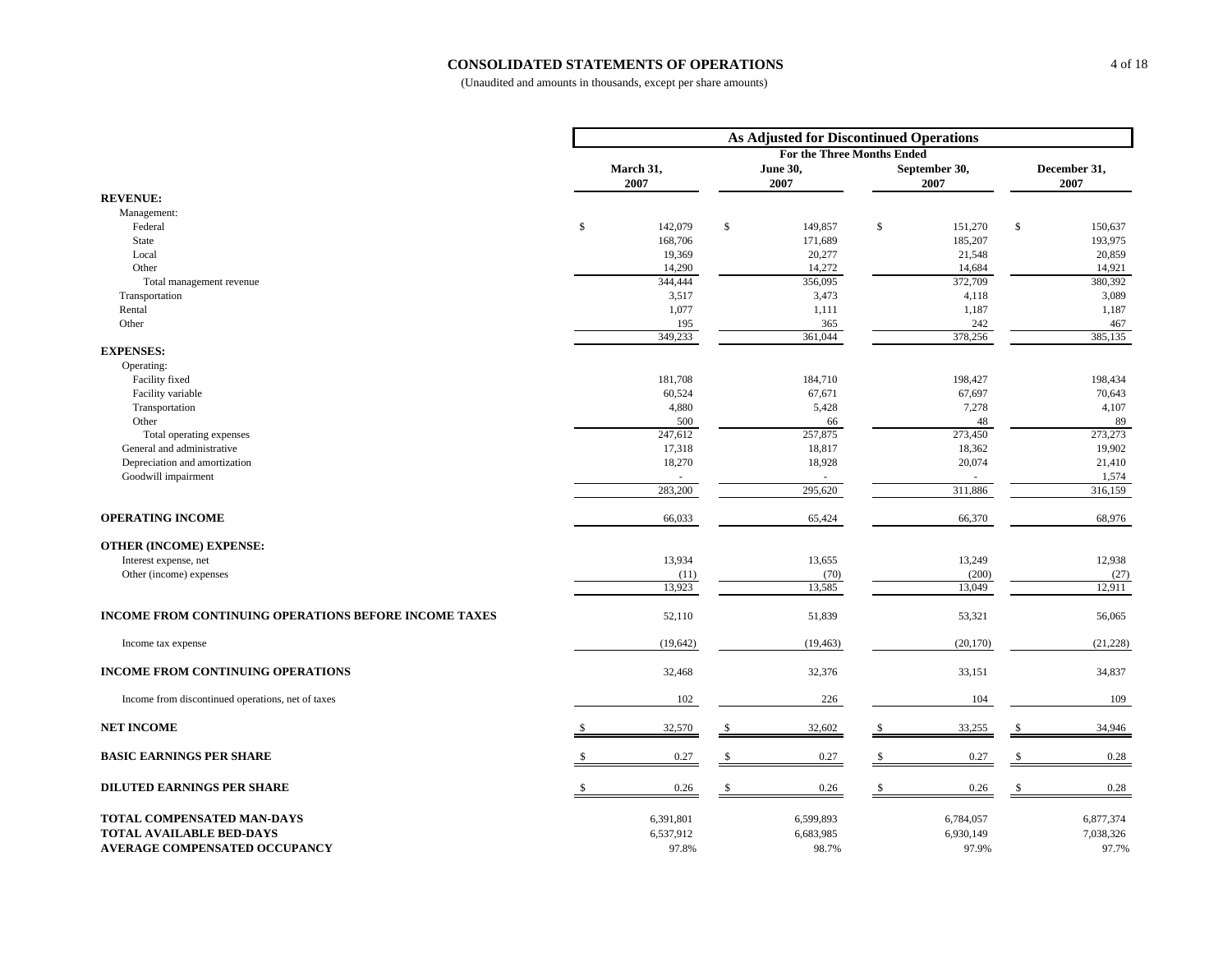#### **RECONCILIATION OF BASIC TO DILUTED EARNINGS PER SHARE**

|                                                          |     | For the Three Months Ended September 30, |    |         |               |         | For the Nine Months Ended September 30, |         |  |
|----------------------------------------------------------|-----|------------------------------------------|----|---------|---------------|---------|-----------------------------------------|---------|--|
|                                                          |     | 2008                                     |    | 2007    |               | 2008    |                                         | 2007    |  |
| Basic:                                                   |     |                                          |    |         |               |         |                                         |         |  |
| Income from continuing operations                        |     | 38,091                                   | £. | 33,151  | \$.           | 110,473 | \$                                      | 97,995  |  |
| Income (loss) from discontinued operations, net of taxes |     | (200)                                    |    | 104     |               | (57)    |                                         | 432     |  |
| Net income                                               |     | 37,891                                   |    | 33,255  |               | 110,416 |                                         | 98,427  |  |
| Diluted:                                                 |     |                                          |    |         |               |         |                                         |         |  |
| Income from continuing operations                        |     | 38,091                                   | \$ | 33,151  | <sup>\$</sup> | 110,473 | \$                                      | 97,995  |  |
| Income (loss) from discontinued operations, net of taxes |     | (200)                                    |    | 104     |               | (57)    |                                         | 432     |  |
| Diluted net income                                       |     | 37,891                                   |    | 33,255  |               | 110,416 |                                         | 98,427  |  |
| Basic:                                                   |     |                                          |    |         |               |         |                                         |         |  |
| Weighted average common shares outstanding               |     | 125,433                                  |    | 123,839 |               | 125,092 |                                         | 123,171 |  |
| Unvested restricted common stock                         |     | (737)                                    |    | (900)   |               | (726)   |                                         | (902)   |  |
| Weighted average common shares outstanding-basic         |     | 124,696                                  |    | 122,939 |               | 124,366 |                                         | 122,269 |  |
| Diluted:                                                 |     |                                          |    |         |               |         |                                         |         |  |
| Weighted average common shares outstanding-basic         |     | 124,696                                  |    | 122,939 |               | 124,366 |                                         | 122,269 |  |
| Effect of dilutive securities:                           |     |                                          |    |         |               |         |                                         |         |  |
| Stock options and warrants                               |     | 1,596                                    |    | 2,307   |               | 1,722   |                                         | 2,605   |  |
| Restricted stock-based compensation                      |     | 255                                      |    | 385     |               | 214     |                                         | 329     |  |
| Weighted average shares and assumed conversions-diluted  |     | 126,547                                  |    | 125,631 |               | 126,302 |                                         | 125,203 |  |
| Basic earnings per share:                                |     |                                          |    |         |               |         |                                         |         |  |
| Income from continuing operations                        | \$. | 0.30                                     |    | 0.27    | \$            | 0.89    | \$                                      | 0.81    |  |
| Income (loss) from discontinued operations, net of taxes |     |                                          |    |         |               |         |                                         |         |  |
| Net income                                               |     | 0.30                                     |    | 0.27    |               | 0.89    |                                         | 0.81    |  |
| Diluted earnings per share:                              |     |                                          |    |         |               |         |                                         |         |  |
| Income from continuing operations                        |     | 0.30                                     |    | 0.26    | $\mathbf{s}$  | 0.87    | \$                                      | 0.79    |  |
| Income (loss) from discontinued operations, net of taxes |     |                                          |    |         |               |         |                                         | $\sim$  |  |
| Net income                                               |     | 0.30                                     |    | 0.26    |               | 0.87    |                                         | 0.79    |  |
|                                                          |     |                                          |    |         |               |         |                                         |         |  |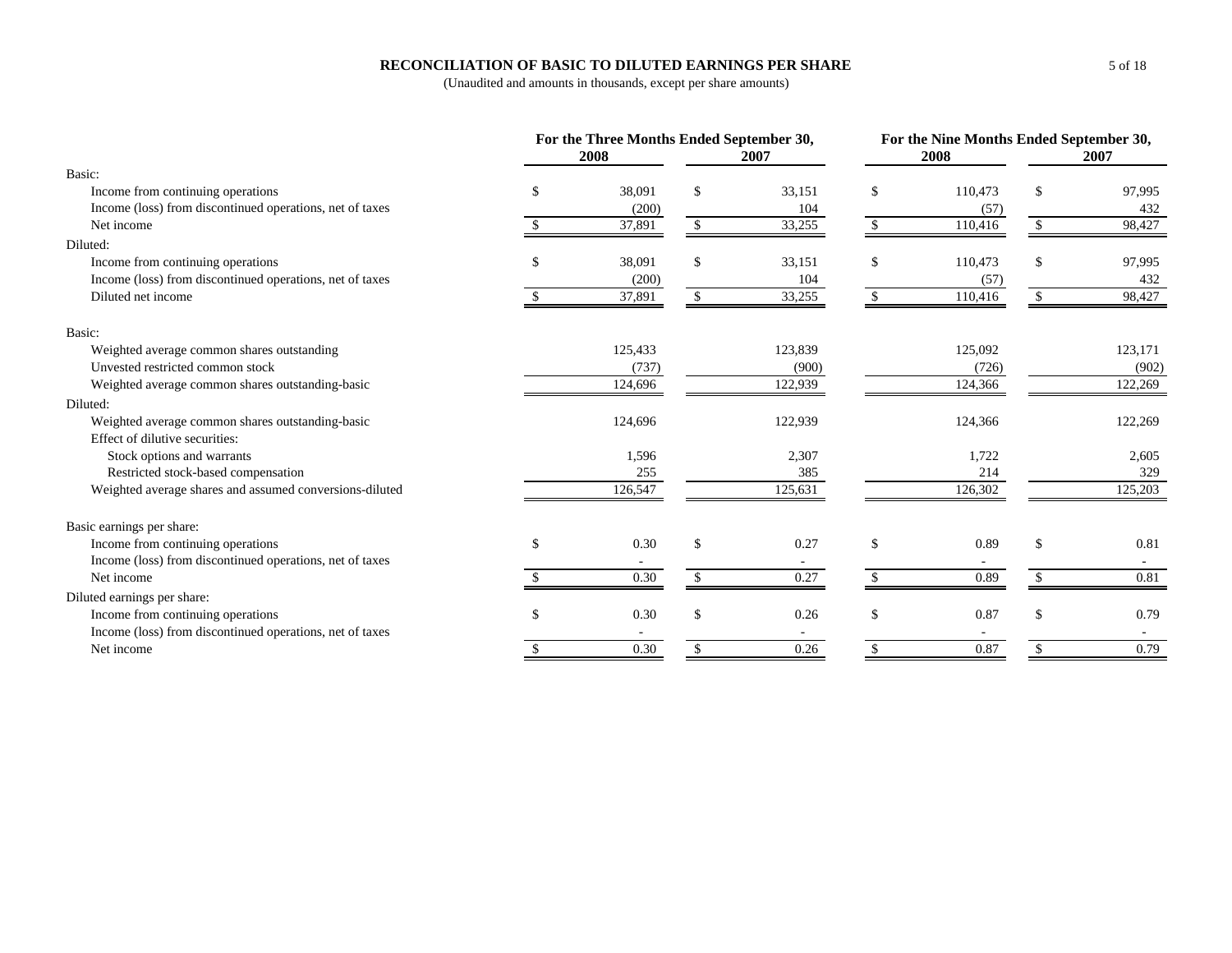#### **SELECTED FINANCIAL INFORMATION**

|                                                                                              |               | <b>September 30, 2008</b> |               | June 30, 2008           |              | <b>March 31, 2008</b>  |               | <b>December 31, 2007</b> | <b>September 30, 2007</b> |                        |
|----------------------------------------------------------------------------------------------|---------------|---------------------------|---------------|-------------------------|--------------|------------------------|---------------|--------------------------|---------------------------|------------------------|
| <b>BALANCE SHEET:</b><br>Property and equipment<br>Accumulated depreciation and amortization | \$            | 3,035,753<br>(578, 804)   | $\mathbb{S}$  | 2,925,509<br>(554, 617) | $\mathbb{S}$ | 2,761,445<br>(530,091) | $\mathbb{S}$  | 2,595,677<br>(508, 697)  | \$                        | 2,463,615<br>(488,986) |
| Property and equipment, net                                                                  | $\mathbb{S}$  | 2,456,949                 | $\mathbb{S}$  | 2,370,892               | \$           | 2,231,354              | $\mathbb{S}$  | 2,086,980                | \$                        | 1,974,629              |
| Total assets                                                                                 | S             | 2,819,869                 | -S            | 2,726,188               | \$           | 2,606,725              | <sup>\$</sup> | 2,485,740                | <sup>\$</sup>             | 2,444,613              |
| Maintenance & technology capital expenditures for the quarter ended                          | S             | 7,861                     | -S            | 7,054                   | \$           | 8,138                  | $\mathcal{S}$ | 15,042                   | <sup>\$</sup>             | 11,353                 |
| Total debt                                                                                   | \$            | 1,155,750                 | -S            | 1,085,822               | \$           | 1,045,895              | $\mathcal{S}$ | 975,967                  | <sup>\$</sup>             | 976,040                |
| Equity book value                                                                            | S             | 1,353,238                 | <sup>\$</sup> | 1,308,496               | \$           | 1,263,179              | $\mathbb{S}$  | 1,221,975                | <sup>\$</sup>             | 1,178,667              |
| LIQUIDITY:                                                                                   |               |                           |               |                         |              |                        |               |                          |                           |                        |
| Cash and cash equivalents                                                                    | \$            | 28,736                    | $\mathcal{S}$ | 14,287                  | \$           | 50,470                 | <sup>\$</sup> | 57,968                   | -S                        | 89,443                 |
| Investments                                                                                  | \$            |                           | $\mathbb{S}$  |                         | \$           |                        | \$            |                          | $\mathcal{S}$             | 76,035                 |
| Availability under revolving credit facility                                                 | \$.           | 237,208                   | -S            | 306,368                 | \$           | 345,117                | $\mathcal{S}$ | 415,117                  | <sup>\$</sup>             | 215,367                |
| <b>CAPITALIZATION:</b>                                                                       |               |                           |               |                         |              |                        |               |                          |                           |                        |
| Common shares outstanding                                                                    |               | 125,597                   |               | 125,302                 |              | 124,965                |               | 124,472                  |                           | 124,051                |
| Common share price at end of period                                                          |               | 24.85                     | -S            | 27.47                   | \$           | 27.52                  | <sup>\$</sup> | 29.51                    |                           | 26.17                  |
| Market value of common equity at end of period                                               | <sup>\$</sup> | 3,121,085                 | $\mathbb{S}$  | 3,442,046               | $\mathbb{S}$ | 3,439,037              | $\mathbb{S}$  | 3,673,169                | $\mathbb{S}$              | 3,246,415              |
| Total equity market capitalization                                                           |               | 3,121,085                 | -S            | 3,442,046               | \$           | 3,439,037              | $\mathbb{S}$  | 3,673,169                | <sup>S</sup>              | 3,246,415              |
| Total market capitalization (market value of equity plus debt)                               |               | 4,276,835                 | -S            | 4,527,868               | -S           | 4,484,932              | -S            | 4,649,136                |                           | 4,222,455              |
| <b>EBITDA</b>                                                                                | \$            | 98,780                    | -S            | 96,636                  | $\mathbb{S}$ | 91,645                 | $\mathcal{S}$ | 91,987                   | -S                        | 86,644                 |
| <b>ADJUSTED FREE CASH FLOW</b>                                                               | \$            | 61,953                    | -\$           | 56,404                  | $\mathbb{S}$ | 72,659                 | $\mathcal{S}$ | 47,078                   | $\mathcal{S}$             | 55,103                 |
| <b>ADJUSTED FREE CASH FLOW PER SHARE:</b>                                                    |               |                           |               |                         |              |                        |               |                          |                           |                        |
| Basic adjusted free cash flow per share                                                      |               | 0.50                      |               | 0.45                    |              | 0.59                   |               | 0.38                     |                           | 0.45                   |
| Diluted adjusted free cash flow per share                                                    |               | 0.49                      |               | 0.45                    |              | 0.58                   |               | 0.37                     |                           | 0.44                   |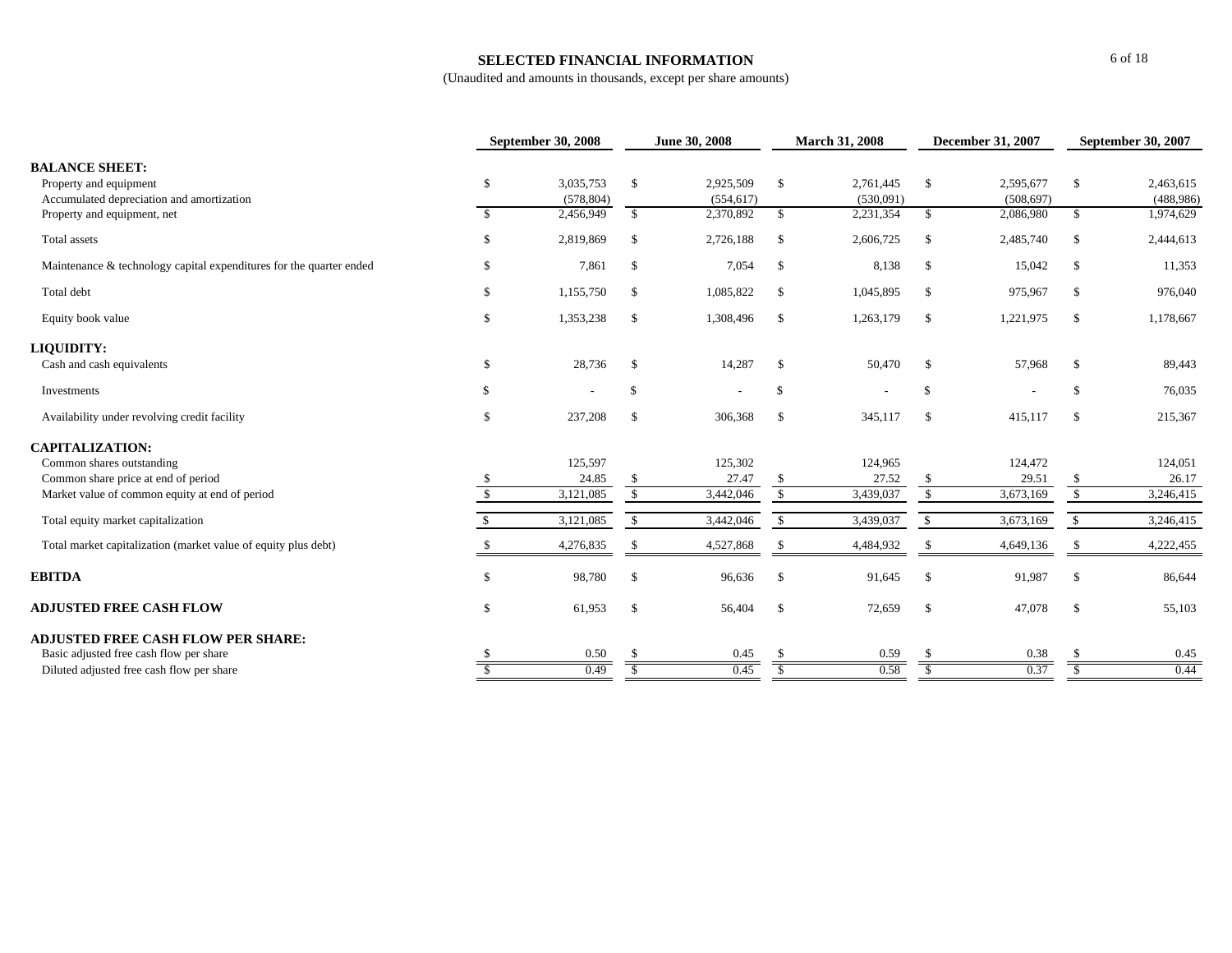#### **SELECTED FINANCIAL INFORMATION**

|                                                                                |    | For the Three Months Ended September 30,<br>2008 |               | 2007      |               | 2008                     | For the Nine Months Ended September 30,<br>2007 |            |  |
|--------------------------------------------------------------------------------|----|--------------------------------------------------|---------------|-----------|---------------|--------------------------|-------------------------------------------------|------------|--|
| Number of days per period                                                      |    | 92                                               |               | 92        |               | 274                      |                                                 | 273        |  |
| <b>ALL FACILITIES:</b>                                                         |    |                                                  |               |           |               |                          |                                                 |            |  |
| Average available beds                                                         |    | 81,505                                           |               | 75,328    |               | 79,567                   |                                                 | 73,817     |  |
| Average compensated occupancy                                                  |    | 95.3%                                            |               | 97.9%     |               | 96.3%                    |                                                 | 98.1%      |  |
| Total compensated man-days                                                     |    | 7,147,895                                        |               | 6,784,057 |               | 20,995,576               |                                                 | 19,775,751 |  |
| Revenue per compensated man-day<br>Operating expenses per compensated man-day: | \$ | 57.23                                            | $\mathcal{S}$ | 54.94     | $\mathcal{S}$ | 56.57                    | $\mathcal{S}$                                   | 54.27      |  |
| Fixed expense                                                                  |    | 30.50                                            |               | 29.25     |               | 29.74                    |                                                 | 28.56      |  |
| Variable expense                                                               |    | 9.83                                             |               | 9.98      |               | 9.97                     |                                                 | 9.91       |  |
| Total                                                                          |    | 40.33                                            |               | 39.23     |               | 39.71                    |                                                 | 38.47      |  |
| Operating margin per compensated man-day                                       |    | 16.90                                            | <sup>\$</sup> | 15.71     | <sup>\$</sup> | 16.86                    | \$                                              | 15.80      |  |
| Operating margin rate                                                          |    | 29.5%                                            |               | 28.6%     |               | 29.8%                    |                                                 | 29.1%      |  |
| DEPRECIATION AND AMORTIZATION:                                                 |    |                                                  |               |           |               |                          |                                                 |            |  |
| Depreciation expense on real estate                                            |    | 15,169                                           |               | 13,016    |               | 42,632                   |                                                 | 37,698     |  |
| Other depreciation expense                                                     |    | 9,560                                            |               | 8,196     |               | 28,017                   |                                                 | 22,988     |  |
| Amortization of intangible assets                                              |    |                                                  |               | 28        |               | $\overline{\phantom{a}}$ |                                                 | 84         |  |
| Amortization of negative contract values                                       |    | (1,165)                                          |               | (1,166)   |               | (3, 497)                 |                                                 | (3, 498)   |  |
| Depreciation and amortization                                                  | \$ | 23,564                                           | $\mathbb{S}$  | 20,074    | -S            | 67,152                   | <sup>\$</sup>                                   | 57,272     |  |
| <b>ADJUSTED FREE CASH FLOW:</b>                                                |    |                                                  |               |           |               |                          |                                                 |            |  |
| Income from continuing operations before income taxes                          | \$ | 60,129                                           | \$            | 53,321    | \$            | 177,238                  | \$                                              | 157,270    |  |
| Income taxes paid                                                              |    | (16,702)                                         |               | (9,655)   |               | (39, 474)                |                                                 | (31, 331)  |  |
| Depreciation and amortization                                                  |    | 23,564                                           |               | 20,074    |               | 67,152                   |                                                 | 57,272     |  |
| Income (loss) from discontinued operations, net of taxes                       |    | (200)                                            |               | 104       |               | (57)                     |                                                 | 432        |  |
| Income tax expense (benefit) for discontinued operations                       |    | (115)                                            |               | 64        |               | (26)                     |                                                 | 262        |  |
| Stock-based compensation reflected in G&A expenses                             |    | 2,198                                            |               | 1,579     |               | 6,336                    |                                                 | 4,618      |  |
| Amortization of debt costs and other non-cash interest                         |    | 940                                              |               | 969       |               | 2,900                    |                                                 | 2,972      |  |
| Maintenance and technology capital expenditures                                |    | (7, 861)                                         |               | (11, 353) |               | (23,053)                 |                                                 | (32, 458)  |  |
| Adjusted free cash flow                                                        | -S | 61,953                                           | <sup>\$</sup> | 55,103    | -S            | 191,016                  | S.                                              | 159,037    |  |
| <b>ADJUSTED FREE CASH FLOW PER SHARE:</b>                                      |    |                                                  |               |           |               |                          |                                                 |            |  |
| Basic                                                                          |    | 0.50                                             |               | 0.45      |               | 1.54                     | S                                               | 1.30       |  |
| Diluted                                                                        | \$ | 0.49                                             | \$            | 0.44      | $\mathbb{S}$  | 1.51                     | \$                                              | 1.27       |  |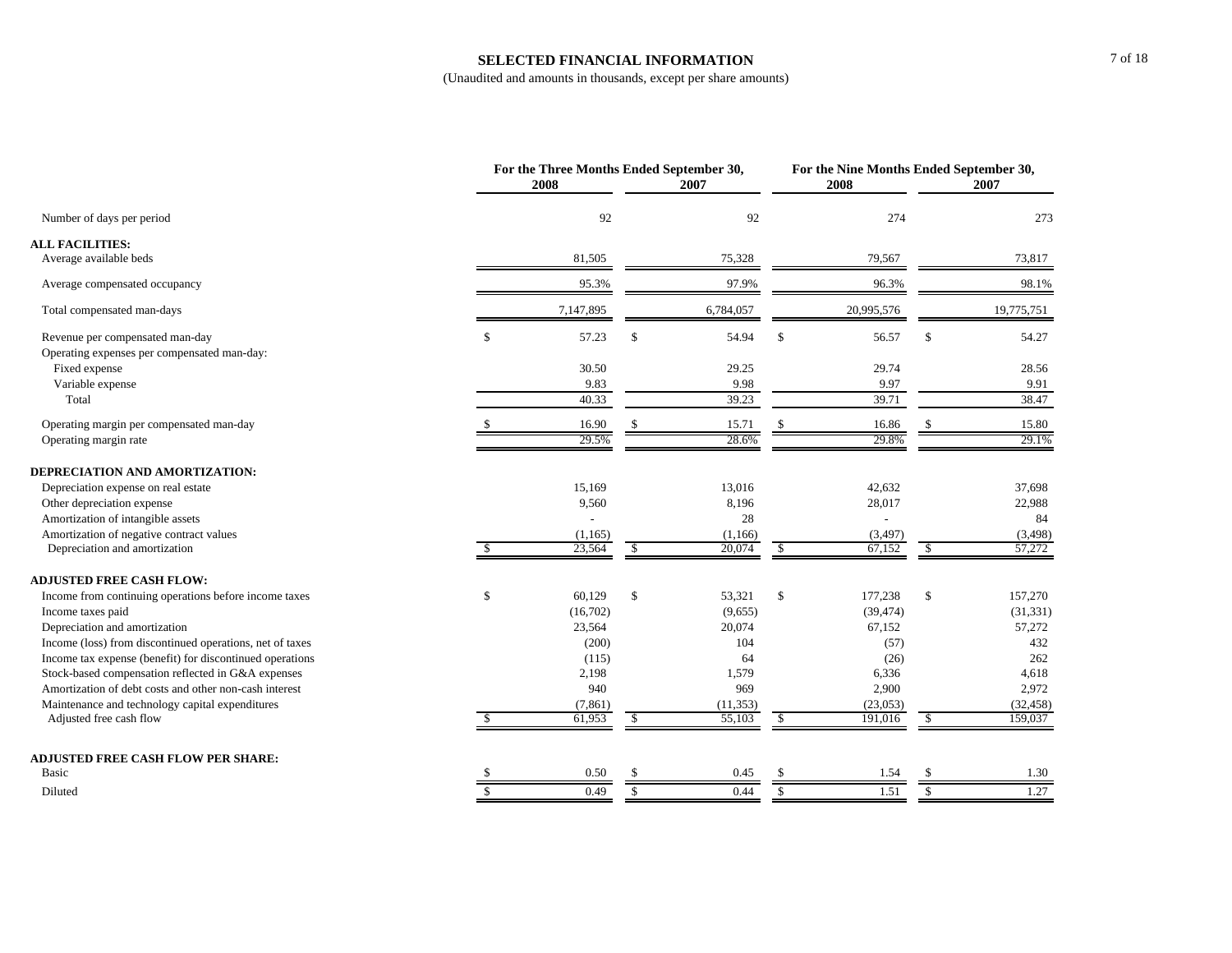#### **SELECTED FINANCIAL INFORMATION**

|                                                                                |              | For the Three Months Ended September 30,<br>2008 | 2007         |           | 2008          | For the Nine Months Ended September 30,<br>2007 |               |            |
|--------------------------------------------------------------------------------|--------------|--------------------------------------------------|--------------|-----------|---------------|-------------------------------------------------|---------------|------------|
| <b>MANAGED ONLY FACILITIES:</b>                                                |              |                                                  |              |           |               |                                                 |               |            |
| Management revenue                                                             | \$           | 94,744                                           | $\mathbb{S}$ | 93,167    | \$            | 279,195                                         | \$            | 269,373    |
| Operating expenses:                                                            |              |                                                  |              |           |               |                                                 |               |            |
| Fixed expense                                                                  |              | 61,938                                           |              | 60,595    |               | 181,998                                         |               | 172,089    |
| Variable expense                                                               |              | 20,144                                           |              | 20,040    |               | 61,346                                          |               | 58,396     |
| Total                                                                          |              | 82,082                                           |              | 80,635    |               | 243,344                                         |               | 230,485    |
| Contribution                                                                   | \$.          | 12,662                                           | $\mathbb{S}$ | 12,532    | $\mathbb{S}$  | 35,851                                          | $\mathcal{S}$ | 38,888     |
| Average available beds                                                         |              | 26,651                                           |              | 26,373    |               | 26,717                                          |               | 26,061     |
| Average compensated occupancy                                                  |              | 97.7%                                            |              | 98.6%     |               | 96.9%                                           |               | 97.7%      |
| Total compensated man-days                                                     |              | 2,394,825                                        |              | 2,393,276 |               | 7,093,355                                       |               | 6,951,361  |
| Revenue per compensated man-day<br>Operating expenses per compensated man-day: | $\mathbb{S}$ | 39.56                                            | $\mathbb{S}$ | 38.93     | $\mathbf S$   | 39.36                                           | \$            | 38.75      |
| Fixed expense                                                                  |              | 25.86                                            |              | 25.32     |               | 25.66                                           |               | 24.76      |
| Variable expense                                                               |              | 8.41                                             |              | 8.37      |               | 8.65                                            |               | 8.40       |
| Total                                                                          |              | 34.27                                            |              | 33.69     |               | 34.31                                           |               | 33.16      |
|                                                                                |              |                                                  |              |           |               |                                                 |               |            |
| Operating margin per compensated man-day                                       |              | 5.29                                             | $\mathbb{S}$ | 5.24      |               | 5.05                                            | \$            | 5.59       |
| Operating margin rate                                                          |              | 13.4%                                            |              | 13.5%     |               | 12.8%                                           |               | 14.4%      |
| <b>OWNED AND MANAGED FACILITIES:</b>                                           |              |                                                  |              |           |               |                                                 |               |            |
| Management revenue                                                             | \$           | 314,351                                          | \$           | 279,542   | $\mathcal{S}$ | 908,543                                         | $\mathbb{S}$  | 803,875    |
| Operating expenses:                                                            |              |                                                  |              |           |               |                                                 |               |            |
| Fixed expense                                                                  |              | 156,071                                          |              | 137,832   |               | 442,349                                         |               | 392,756    |
| Variable expense                                                               |              | 50,139                                           |              | 47,657    |               | 148,084                                         |               | 137,496    |
| Total                                                                          |              | 206,210                                          |              | 185,489   |               | 590,433                                         |               | 530,252    |
| Contribution                                                                   |              | 108,141                                          | $\mathbb{S}$ | 94,053    | \$            | 318,110                                         | $\mathcal{S}$ | 273,623    |
| Average available beds                                                         |              | 54,854                                           |              | 48,955    |               | 52,850                                          |               | 47,756     |
| Average compensated occupancy                                                  |              | 94.2%                                            |              | 97.5%     |               | 96.0%                                           |               | 98.4%      |
| Total compensated man-days                                                     |              | 4,753,070                                        |              | 4,390,781 |               | 13,902,221                                      |               | 12,824,390 |
| Revenue per compensated man-day                                                | \$           | 66.14                                            | \$           | 63.67     | \$            | 65.35                                           | \$            | 62.68      |
| Operating expenses per compensated man-day:                                    |              |                                                  |              |           |               |                                                 |               |            |
| Fixed                                                                          |              | 32.84                                            |              | 31.39     |               | 31.82                                           |               | 30.63      |
| Variable                                                                       |              | 10.55                                            |              | 10.85     |               | 10.65                                           |               | 10.72      |
| Total                                                                          |              | 43.39                                            |              | 42.24     |               | 42.47                                           |               | 41.35      |
| Operating margin per compensated man-day                                       |              | 22.75                                            | S            | 21.43     |               | 22.88                                           | <sup>\$</sup> | 21.33      |
| Operating margin rate                                                          |              | 34.4%                                            |              | 33.7%     |               | 35.0%                                           |               | 34.0%      |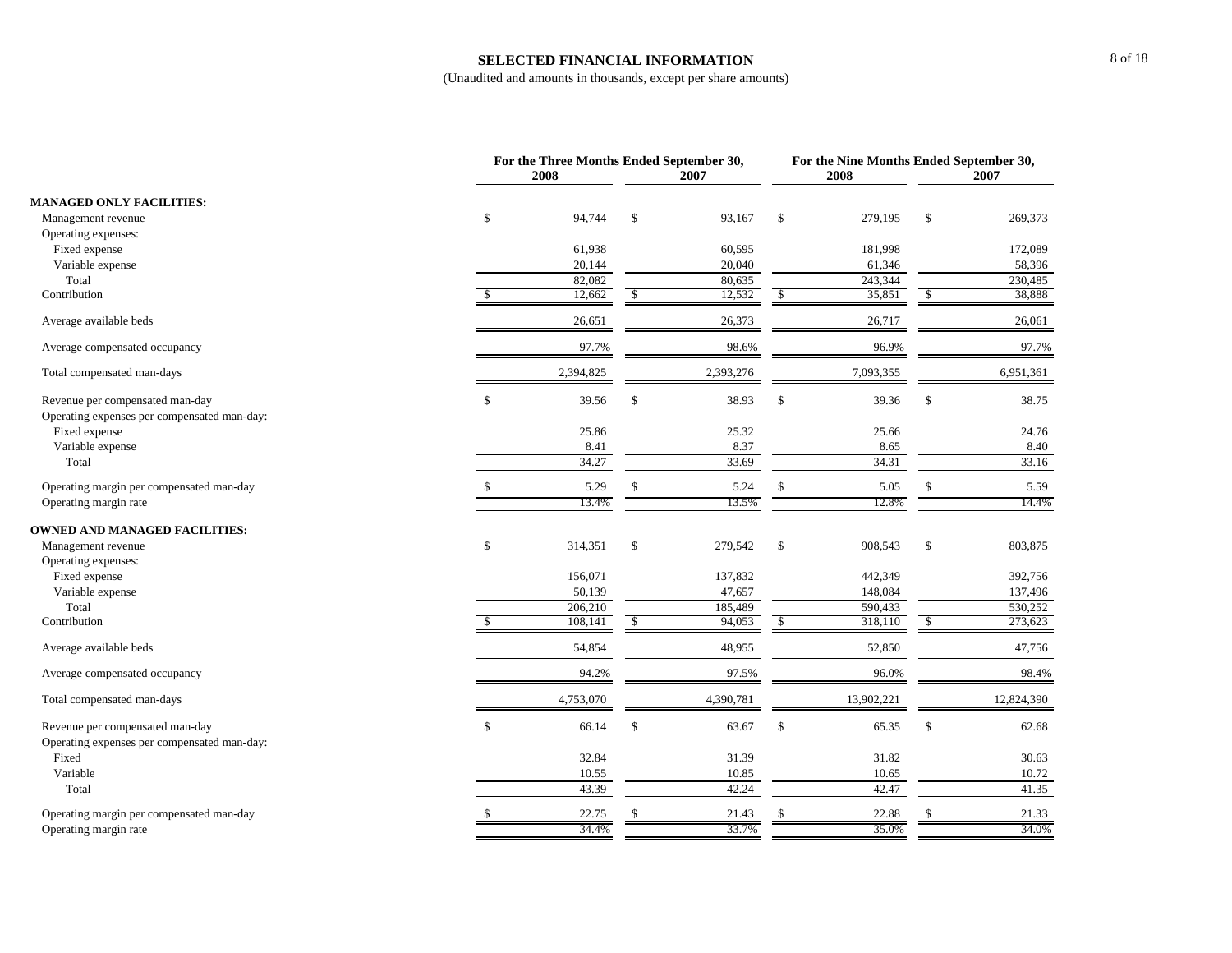#### **ANALYSIS OF OUTSTANDING DEBT**

(Unaudited and amounts in thousands)

|                                  | Outstanding<br><b>Balance</b><br>12/31/2007 | Outstanding<br><b>Balance</b><br>9/30/2008 | <b>Stated</b><br><b>Interest</b><br>Rate | <b>Effective</b><br><b>Interest</b><br>Rate | 1) | <b>Maturity</b><br>Date |    | Callable/<br>Redeemable                                                                                                                                                                                     |
|----------------------------------|---------------------------------------------|--------------------------------------------|------------------------------------------|---------------------------------------------|----|-------------------------|----|-------------------------------------------------------------------------------------------------------------------------------------------------------------------------------------------------------------|
| <b>Fixed Rate:</b>               |                                             |                                            |                                          |                                             |    |                         |    |                                                                                                                                                                                                             |
| \$250.0 Million Senior Notes     | 250,000                                     | 250,000                                    | 7.50%                                    | 7.87%                                       |    | May 2011                |    | On or prior to May 1, 2006, 35% redeemable at 107.5% with proceeds<br>from equity offerings; on or after May 1, 2007, 100% redeemable at<br>various premium prices until May 1, 2009 at par                 |
| \$200.0 Million Senior Notes     | 200,967                                     | 200,750                                    | 7.50%                                    | 7.65%                                       |    | May 2011                |    | On or prior to May 1, 2006, 35% redeemable at 107.5% with proceeds<br>from equity offerings; on or after May 1, 2007, 100% redeemable at<br>various premium prices until May 1, 2009 at par                 |
| \$375.0 Million Senior Notes     | 375,000                                     | 375,000                                    | 6.25%                                    | 6.50%                                       |    | March 2013              |    | On or prior to March 15, 2008, 35% redeemable at 106.25% with<br>proceeds from equity offerings; on or after March 15, 2009, 100%<br>redeemable at various premium prices until March 15, 2011 at par       |
| \$150.0 Million Senior Notes     | 150,000                                     | 150,000                                    | 6.75%                                    | 6.99%                                       |    | January 2014            |    | On or prior to January 31, 2009, 35% redeemable at 106.75% with<br>proceeds from equity offerings; on or after January 31, 2010, 100%<br>redeemable at various premium prices until January 31, 2012 at par |
| <b>Total Fixed Rate Debt</b>     | 975,967                                     | 975,750                                    |                                          |                                             |    |                         |    |                                                                                                                                                                                                             |
| <b>Floating Rate:</b>            |                                             |                                            |                                          |                                             |    |                         |    |                                                                                                                                                                                                             |
| <b>Revolving Credit Facility</b> |                                             | 180,000                                    | 4.23%                                    | 4.57%                                       | 2) | December 2012           |    |                                                                                                                                                                                                             |
| <b>Grand Total Debt</b>          | 975,967                                     | 1,155,750                                  | 6.54%                                    | 6.81%                                       |    | 3.79                    | 3) |                                                                                                                                                                                                             |

<sup>1)</sup> Includes amortization of debt issuance costs, net of debt premiums.

<sup>2)</sup> The Company also has \$32.8 million of letters of credit outstanding under a sub-facility, which effectively reduces the Company's borrowing capacity under the Revolving Credit Facility to \$237.2 million. The Revolving currently bears interest at LIBOR plus a margin of 0.75%.

<sup>3)</sup> Represents the weighted average debt maturity in years.

### *Debt Maturity Schedule:*

| <b>Year</b>       | <b>Total Debt</b><br><b>Maturing</b> | % of Debt<br><b>Maturing</b> | % of Debt<br><b>Maturing</b> |
|-------------------|--------------------------------------|------------------------------|------------------------------|
| 2008              | 73                                   | 0.01%                        | 0.01%                        |
| 2009              | 290                                  | 0.03%                        | 0.03%                        |
| 2010              | 290                                  | 0.03%                        | 0.06%                        |
| 2011              | 450,097                              | 38.94%                       | 39.00%                       |
| 2012              | 180,000                              | 15.57%                       | 54.57%                       |
| <b>Thereafter</b> | 525,000                              | 45.43%                       | 100.00%                      |
|                   | 1.155.750                            | 100.00%                      |                              |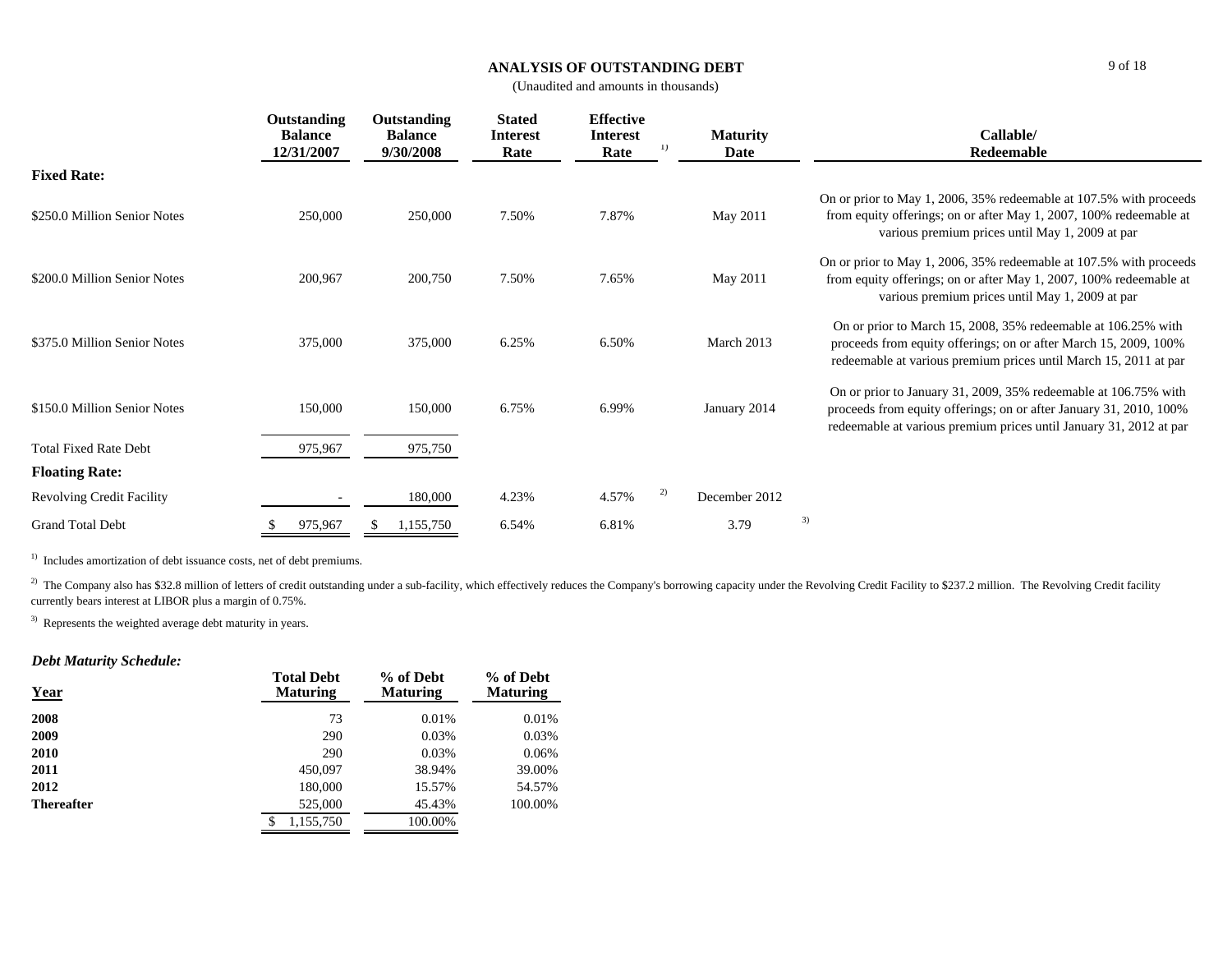#### **SELECTED OPERATING RATIOS**

(Unaudited and amounts in thousands, except per share amounts)

|                                                                                                    | <b>For the Three Months Ended</b><br>September 30, |         |               |         |               | <b>For the Nine Months Ended</b><br>September 30, |              |         |  |
|----------------------------------------------------------------------------------------------------|----------------------------------------------------|---------|---------------|---------|---------------|---------------------------------------------------|--------------|---------|--|
|                                                                                                    |                                                    | 2008    |               | 2007    |               | 2008                                              |              | 2007    |  |
| <b>COVERAGE RATIOS:</b>                                                                            |                                                    |         |               |         |               |                                                   |              |         |  |
| Interest coverage ratio (Adjusted EBITDA/Interest incurred) (x)                                    |                                                    | 5.3     |               | 5.1     |               | 5.3                                               |              | 5.0     |  |
| Fixed charge coverage ratio (Adjusted EBITDA/(Interest incurred + Scheduled prin pmts)) (x)        |                                                    | 5.3     |               | 5.1     |               | 5.3                                               |              | 5.0     |  |
| Senior debt coverage ratio (Senior debt/Annualized Adjusted EBITDA) (x)                            |                                                    | 2.9     |               | 2.8     |               | 3.0                                               |              | 2.9     |  |
| Total debt coverage ratio (Total debt/Annualized Adjusted EBITDA) (x)                              |                                                    | 2.9     |               | 2.8     |               | 3.0                                               |              | 2.9     |  |
| Accounts receivable turnover (Annualized revenues/Accounts receivable) (x)                         |                                                    | 6.8     |               | 7.0     |               | 6.6                                               |              | 6.7     |  |
| <b>DEBT/EQUITY RATIOS:</b>                                                                         |                                                    |         |               |         |               |                                                   |              |         |  |
| Total debt/Total market capitalization                                                             |                                                    | 27.0%   |               | 23.1%   |               | 27.0%                                             |              | 23.1%   |  |
| Total debt/Equity market capitalization                                                            |                                                    | 37.0%   |               | 30.1%   |               | 37.0%                                             |              | 30.1%   |  |
| Total debt/Book equity capitalization                                                              |                                                    | 85.4%   |               | 82.8%   |               | 85.4%                                             |              | 82.8%   |  |
| Total debt/Gross book value of real estate assets                                                  |                                                    | 37.9%   |               | 39.4%   |               | 37.9%                                             |              | 39.4%   |  |
| <b>RETURN ON INVESTMENT RATIOS:</b>                                                                |                                                    |         |               |         |               |                                                   |              |         |  |
| Annualized return on operating real estate investments                                             |                                                    |         |               |         |               |                                                   |              |         |  |
| (Annualized Adjusted EBITDA/Average operating real estate investments (undepreciated book value)*) |                                                    | 13.2%   |               | 14.3%   |               | 13.5%                                             |              | 14.4%   |  |
| Annualized return on total assets                                                                  |                                                    |         |               |         |               |                                                   |              |         |  |
| (Annualized Adjusted EBITDA/Average total assets (undepreciated book value)*)                      |                                                    | 11.8%   |               | 12.0%   |               | 12.0%                                             |              | 12.1%   |  |
| <b>OVERHEAD RATIOS:</b>                                                                            |                                                    |         |               |         |               |                                                   |              |         |  |
| Annualized general & administrative expenses/Average total assets (undepreciated book value)*      |                                                    | 2.5%    |               | 2.5%    |               | 2.5%                                              |              | 2.6%    |  |
| General & administrative expenses/Total revenues                                                   |                                                    | 5.1%    |               | 4.9%    |               | 5.0%                                              |              | 5.0%    |  |
| <b>INTEREST EXPENSE, NET:</b>                                                                      |                                                    |         |               |         |               |                                                   |              |         |  |
| Interest income from continuing operations                                                         | \$                                                 | (784)   | $\mathcal{S}$ | (3,113) | $\mathcal{S}$ | (2,680)                                           | $\mathbb{S}$ | (8,489) |  |
| Interest incurred                                                                                  |                                                    | 18,504  |               | 17,048  |               | 53,733                                            |              | 51,143  |  |
| Amortization of debt costs and other non-cash interest                                             |                                                    | 940     |               | 969     |               | 2,900                                             |              | 2,972   |  |
| Capitalized interest                                                                               |                                                    | (3,573) |               | (1,655) |               | (11,282)                                          |              | (4,788) |  |
| Interest expense, net                                                                              | <sup>S</sup>                                       | 15,087  | $\mathcal{S}$ | 13,249  | $\mathbb{S}$  | 42,671                                            | \$           | 40,838  |  |
| <b>EBITDA CALCULATION:</b>                                                                         |                                                    |         |               |         |               |                                                   |              |         |  |
| Net income                                                                                         | \$                                                 | 37,891  | \$            | 33,255  | \$            | 110,416                                           | \$           | 98,427  |  |
| Interest expense, net                                                                              |                                                    | 15,087  |               | 13,249  |               | 42,671                                            |              | 40,838  |  |
| Depreciation and amortization                                                                      |                                                    | 23,564  |               | 20,074  |               | 67,152                                            |              | 57,272  |  |
| Income tax (benefit) expense                                                                       |                                                    | 22,038  |               | 20,170  |               | 66,765                                            |              | 59,275  |  |
| (Income) loss from discontinued operations, net of taxes                                           |                                                    | 200     |               | (104)   |               | 57                                                |              | (432)   |  |
| <b>EBITDA</b>                                                                                      |                                                    | 98,780  |               | 86,644  |               | 287,061                                           | -S           | 255,380 |  |
|                                                                                                    |                                                    |         |               |         |               |                                                   |              |         |  |

*\*Calculated as a simple average (beginning of period plus end of period divided by 2)*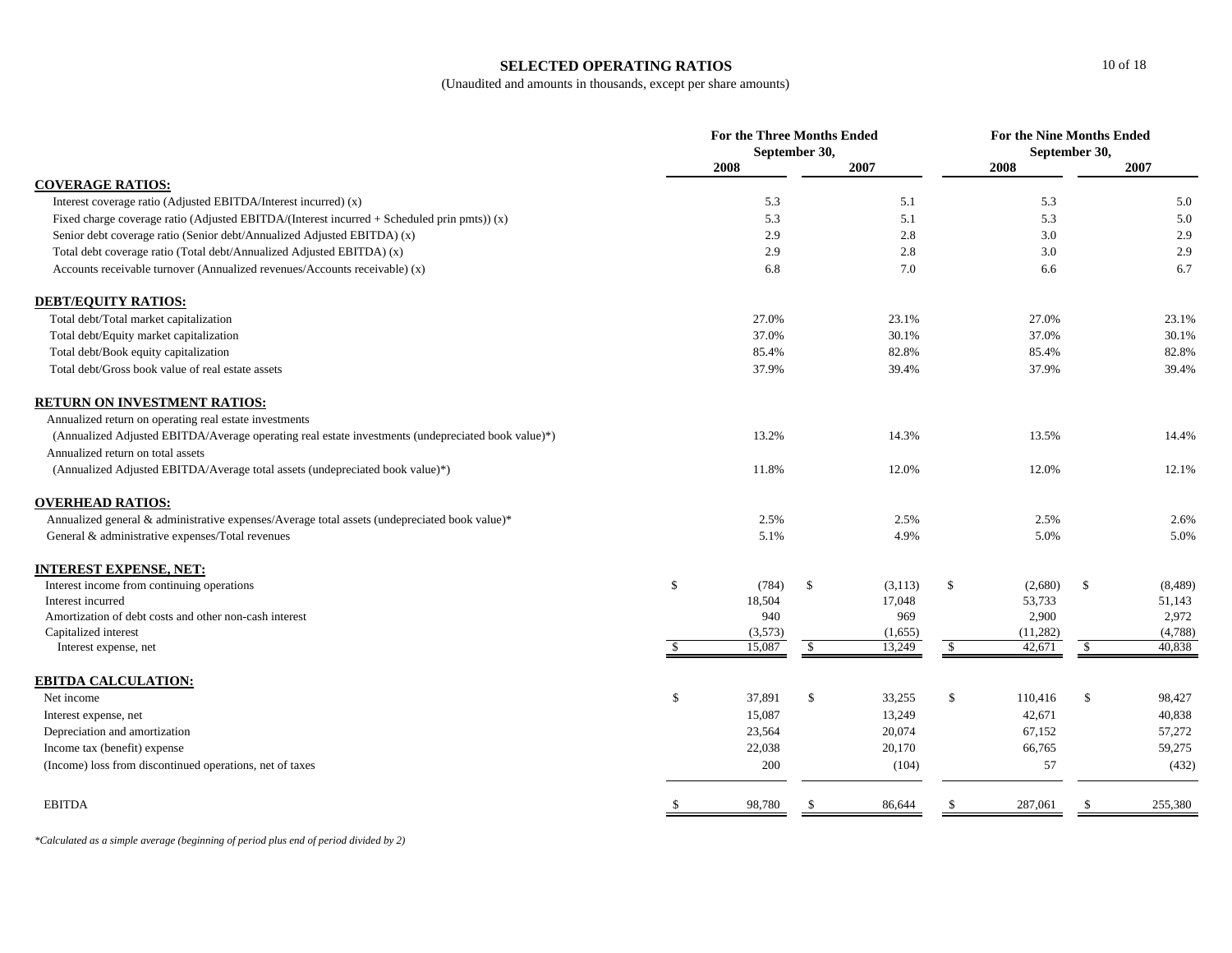| <b>Facility Name</b>                                               | <b>Year Constructed</b><br>(A) | <b>Primary Customer</b> | Design<br>Capacity $(B)$ | <b>Security</b><br>Level | <b>Facility Type</b><br>(C) | Term       | Remaining<br><b>Renewal Options</b><br>(D) | Compensated<br>Occupancy % for<br>the Quarter ended<br>9/30/08 |
|--------------------------------------------------------------------|--------------------------------|-------------------------|--------------------------|--------------------------|-----------------------------|------------|--------------------------------------------|----------------------------------------------------------------|
| <b>Owned and Managed Facilities:</b>                               |                                |                         |                          |                          |                             |            |                                            |                                                                |
| Central Arizona Detention Center<br>Florence, Arizona              | 1994, 1998                     | <b>USMS</b>             | 2,304                    | Multi                    | Detention                   | $Sep-13$   | $(3)$ 5 year                               | 131.44%                                                        |
| <b>Eloy Detention Center</b><br>Eloy, Arizona                      | 1995, 1996                     | ICE                     | 1,500                    | Medium                   | Detention                   | Indefinite | ä,                                         | 97.79%                                                         |
| Florence Correctional Center<br>Florence, Arizona                  | 1999, 2004                     | <b>USMS</b>             | 1,824                    | Multi                    | Correctional                | $Sep-13$   | $(3)$ 5 year                               | 99.81%                                                         |
| La Palma Correctional Center<br>Eloy, Arizona                      | 2008                           | State of California     | 1,020                    | Medium                   | Correctional                | $Jun-11$   | Indefinite                                 | 59.88%                                                         |
| Red Rock Correctional Center<br>Eloy, Arizona                      | 2006                           | State of Alaska         | 1,596                    | Medium                   | Correctional                | $Jun-09$   | $(5)$ 1 year                               | 95.12%                                                         |
| Saguaro Correctional Facility<br>Eloy, Arizona                     | 2007                           | State of Hawaii         | 1,896                    | Medium                   | Correctional                | $Jun-09$   | $(1)$ 2 year                               | 98.64%                                                         |
| California City Correctional Center<br>California City, California | 1999                           | <b>BOP</b>              | 2,304                    | Medium                   | Correctional                | Sep-09     | $(1)$ 1 year                               | 113.99%                                                        |
| San Diego Correctional Facility (E)<br>San Diego, California       | 1999, 2000                     | ICE                     | 1,154                    | Minimum/<br>Medium       | Detention                   | $Jun-08$   | $(5)$ 3 year                               | 104.09%                                                        |
| <b>Bent County Correctional Facility</b><br>Las Animas, Colorado   | 1992, 1997, 2008               | State of Colorado       | 1,420                    | Medium                   | Correctional                | $Jun-09$   | $(1)$ 1 year                               | 67.51%                                                         |
| Crowley County Correctional Facility<br>Olney Springs, Colorado    | 1998, 2004                     | State of Colorado       | 1,794                    | Medium                   | Correctional                | $Jun-09$   | $(1)$ 1 year                               | 90.29%                                                         |
| Huerfano County Correctional Center (F)<br>Walsenburg, Colorado    | 1997                           | State of Colorado       | 752                      | Medium                   | Correctional                | Jun-09     | $(1)$ 1 year                               | 100.14%                                                        |
| Kit Carson Correctional Center<br>Burlington, Colorado             | 1998, 2008                     | State of Colorado       | 1,488                    | Medium                   | Correctional                | $Jun-09$   | $(1)$ 1 year                               | 72.37%                                                         |
| Coffee Correctional Facility (G)<br>Nicholls, Georgia              | 1998, 1999                     | State of Georgia        | 1,524                    | Medium                   | Correctional                | $Jun-09$   | $(20)$ 1 year                              | 110.88%                                                        |
| McRae Correctional Facility<br>McRae, Georgia                      | 2000, 2002                     | <b>BOP</b>              | 1,524                    | Medium                   | Correctional                | $Nov-08$   | $(4)$ 1 year                               | 113.95%                                                        |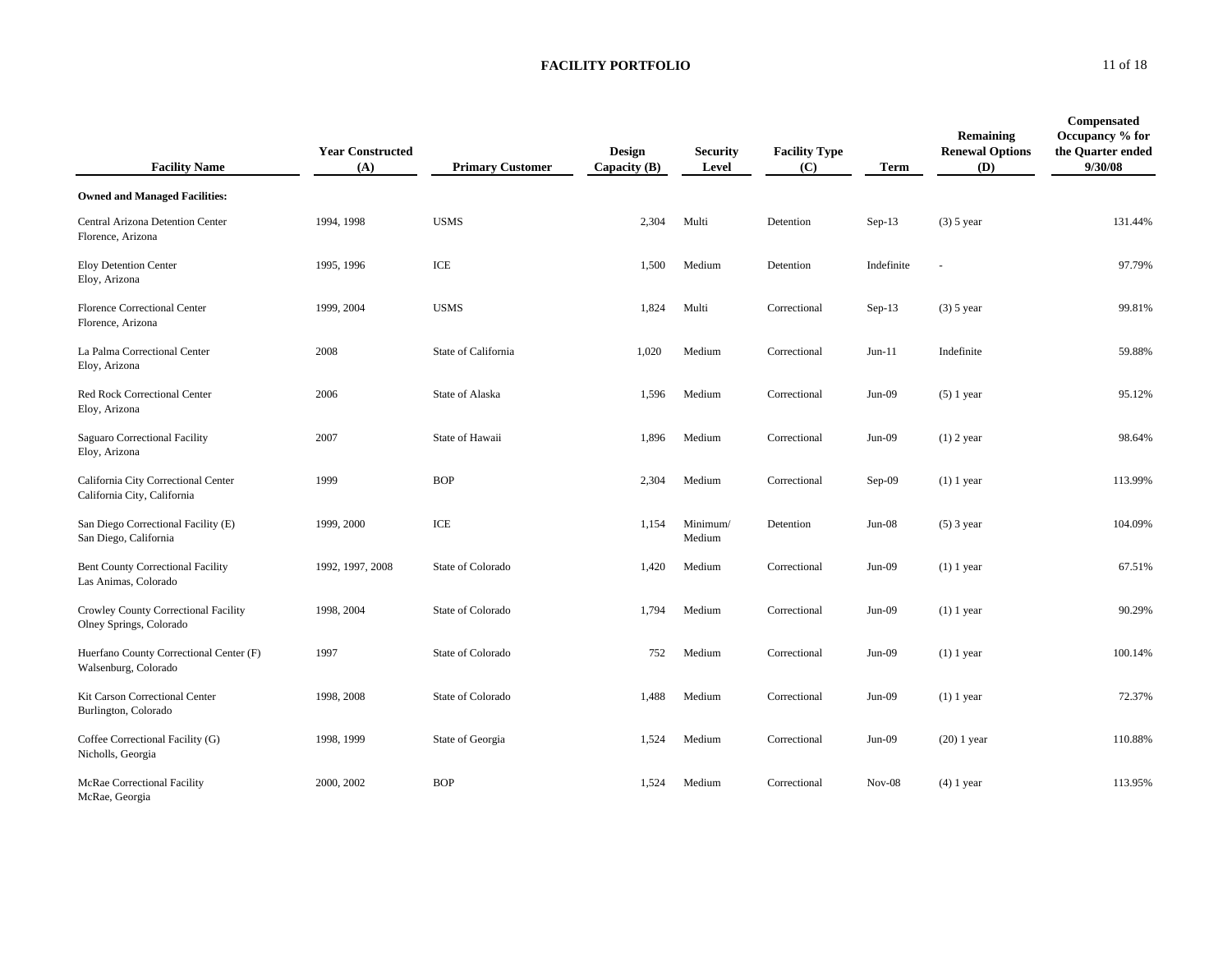| <b>Facility Name</b>                                                   | <b>Year Constructed</b><br>(A) | <b>Primary Customer</b>    | Design<br>Capacity $(B)$ | <b>Security</b><br>Level | <b>Facility Type</b><br>(C) | <b>Term</b> | <b>Remaining</b><br><b>Renewal Options</b><br>(D) | Compensated<br>Occupancy % for<br>the Quarter ended<br>9/30/08 |
|------------------------------------------------------------------------|--------------------------------|----------------------------|--------------------------|--------------------------|-----------------------------|-------------|---------------------------------------------------|----------------------------------------------------------------|
| <b>Stewart Detention Center</b><br>Lumpkin, Georgia                    | 2004                           | ICE                        | 1,752                    | Medium                   | Correctional                | Indefinite  | ä,                                                | 103.38%                                                        |
| Wheeler Correctional Facility (G)<br>Alamo, Georgia                    | 1998, 1999                     | State of Georgia           | 1,524                    | Medium                   | Correctional                | $Jun-09$    | $(20)$ 1 year                                     | 111.70%                                                        |
| Leavenworth Detention Center<br>Leavenworth, Kansas                    | 1992, 2000, 2004,<br>2008      | <b>USMS</b>                | 1,033                    | Maximum                  | Detention                   | $Dec-11$    | $(3)$ 5 year                                      | 102.91%                                                        |
| Lee Adjustment Center<br>Beattyville, Kentucky                         | 1990                           | State of Vermont           | 816                      | Minimum/<br>Medium       | Correctional                | $Jun-09$    | $(2)$ 2 year                                      | 75.85%                                                         |
| Marion Adjustment Center<br>St. Mary, Kentucky                         | 1955, 1988                     | Commonwealth of Kentucky   | 826                      | Minimum                  | Correctional                | $Jun-09$    | $(3)$ 2 year                                      | 76.91%                                                         |
| Otter Creek Correctional Center (H)<br>Wheelwright, Kentucky           | 1993                           | Commonwealth of Kentucky   | 656                      | Minimum/<br>Medium       | Correctional                | Jul-09      | $(3)$ 2 year                                      | 90.69%                                                         |
| Prairie Correctional Facility<br>Appleton, Minnesota                   | 1991                           | State of Minnesota         | 1,600                    | Medium                   | Correctional                | $Jun-09$    | $(3)$ 1 year                                      | 88.39%                                                         |
| Tallahatchie County Correctional Facility (I)<br>Tutwiler, Mississippi | 2000, 2007, 2008               | State of California        | 2,544                    | Medium                   | Correctional                | $Jun-11$    | Indefinite                                        | 66.97%                                                         |
| Crossroads Correctional Center (J)<br>Shelby, Montana                  | 1999                           | State of Montana           | 664                      | Multi                    | Correctional                | Aug-09      | $(5)$ 2 year                                      | 96.39%                                                         |
| Cibola County Corrections Center<br>Milan, New Mexico                  | 1994, 1999                     | <b>BOP</b>                 | 1,129                    | Medium                   | Correctional                | $Sep-09$    | $(1)$ 1 year                                      | 101.49%                                                        |
| New Mexico Women's Correctional Facility<br>Grants, New Mexico         | 1989, 2000                     | <b>State of New Mexico</b> | 596                      | Multi                    | Correctional                | $Jun-09$    |                                                   | 98.76%                                                         |
| <b>Torrance County Detention Facility</b><br>Estancia, New Mexico      | 1990, 1997                     | <b>USMS</b>                | 910                      | Multi                    | Detention                   | Indefinite  | ä,                                                | 84.15%                                                         |
| Northeast Ohio Correctional Center<br>Youngstown, Ohio                 | 1997                           | <b>BOP</b>                 | 2,016                    | Medium                   | Correctional                | May-09      | $(3)$ 2 year                                      | 97.25%                                                         |
| Cimarron Correctional Facility (K)<br>Cushing, Oklahoma                | 1997, 2008                     | State of Oklahoma          | 1,032                    | Medium                   | Correctional                | $Jun-09$    |                                                   | 94.69%                                                         |
| Davis Correctional Facility (K)<br>Holdenville, Oklahoma               | 1996, 2008                     | State of Oklahoma          | 1,670                    | Medium                   | Correctional                | $Jun-09$    |                                                   | 71.34%                                                         |
| Diamondback Correctional Facility<br>Watonga, Oklahoma                 | 1998, 2000                     | State of Arizona           | 2,160                    | Medium                   | Correctional                | $May-09$    | $(3)$ 1 year                                      | 99.73%                                                         |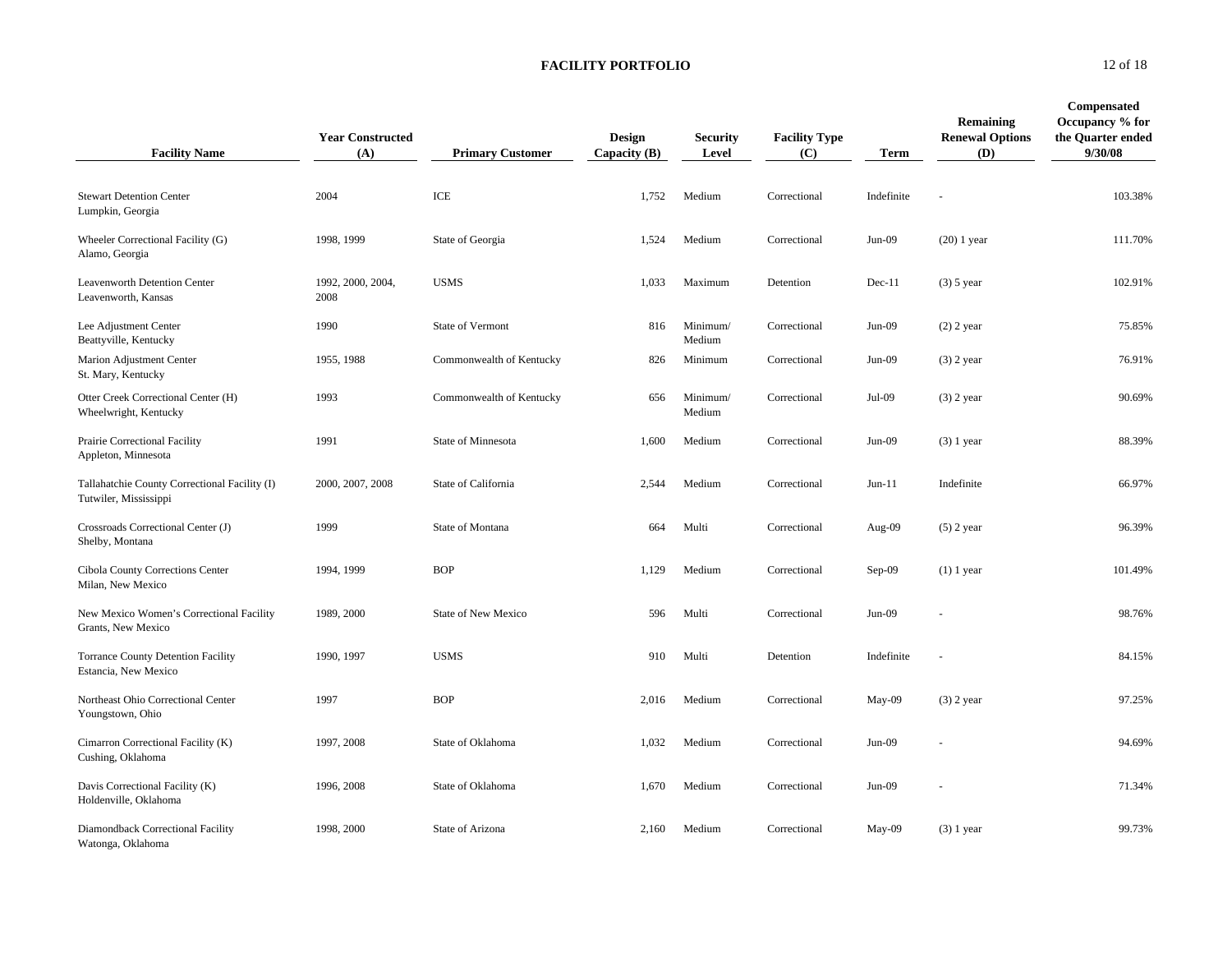| <b>Facility Name</b>                                                                     | <b>Year Constructed</b><br>(A) | <b>Primary Customer</b>   | <b>Design</b><br>Capacity (B) | <b>Security</b><br>Level | <b>Facility Type</b><br>(C) | Term       | <b>Remaining</b><br><b>Renewal Options</b><br>(D) | Compensated<br>Occupancy % for<br>the Quarter ended<br>9/30/08 |
|------------------------------------------------------------------------------------------|--------------------------------|---------------------------|-------------------------------|--------------------------|-----------------------------|------------|---------------------------------------------------|----------------------------------------------------------------|
| North Fork Correctional Facility<br>Sayre, Oklahoma                                      | 1998, 2007                     | State of California       | 2,400                         | Medium                   | Correctional                | $Jun-11$   | Indefinite                                        | 71.08%                                                         |
| West Tennessee Detention Facility<br>Mason, Tennessee                                    | 1990, 1996                     | <b>USMS</b>               | 600                           | Multi                    | Detention                   | Feb-09     |                                                   | 88.33%                                                         |
| Shelby Training Center (L)<br>Memphis, Tennessee                                         | 1986, 1995                     | Shelby County, TN         | 200                           | Secure                   | Juvenile                    | $Jul-08$   |                                                   | 7.82%                                                          |
| Whiteville Correctional Facility (M)<br>Whiteville, Tennessee                            | 1998                           | <b>State of Tennessee</b> | 1,536                         | Medium                   | Correctional                | $Sep-08$   | $(2)$ 1 year                                      | 97.10%                                                         |
| Bridgeport Pre-Parole Transfer Facility<br>Bridgeport, Texas                             | 1989                           | <b>State of Texas</b>     | 200                           | Medium                   | Correctional                | Feb-09     | $(2)$ 1 year                                      | 99.97%                                                         |
| <b>Eden Detention Center</b><br>Eden, Texas                                              | 1990                           | <b>BOP</b>                | 1,422                         | Medium                   | Correctional                | Apr-11     | $(3)$ 2 year                                      | 108.67%                                                        |
| <b>Houston Processing Center</b><br>Houston, Texas                                       | 1984, 2005                     | ICE                       | 905                           | Medium                   | Detention                   | Mar-09     |                                                   | 92.13%                                                         |
| Laredo Processing Center<br>Laredo, Texas                                                | 1985, 1990                     | ICE                       | 258                           | Minimum/<br>Medium       | Detention                   | Indefinite |                                                   | 135.61%                                                        |
| Webb County Detention Center<br>Laredo, Texas                                            | 1998                           | <b>USMS</b>               | 480                           | Medium                   | Detention                   | $Nov-12$   | $(1)$ 5 year                                      | 139.80%                                                        |
| Mineral Wells Pre-Parole Transfer Facility<br>Mineral Wells, Texas                       | 1995                           | State of Texas            | 2,103                         | Minimum                  | Correctional                | Feb-09     | $(2)$ 1 year                                      | 96.64%                                                         |
| T. Don Hutto Residential Center<br>Taylor, Texas                                         | 1997                           | ICE                       | 512                           | Non-secure               | Detention                   | Indefinite |                                                   | 100.00%                                                        |
| D.C. Correctional Treatment Facility (N)<br>Washington D.C.                              | 1992                           | District of Columbia      | 1,500                         | Medium                   | Detention                   | $Mar-17$   | Ĭ.                                                | 69.33%                                                         |
| Total design capacity for Owned and Managed Facilities (42 Owned and Managed Facilities) |                                |                           | 55,144                        |                          |                             |            |                                                   |                                                                |
| <b>Managed Only Facilities:</b>                                                          |                                |                           |                               |                          |                             |            |                                                   |                                                                |
| <b>Bay Correctional Facility</b><br>Panama City, Florida                                 | $\rm N/A$                      | State of Florida          | 985                           | Medium                   | Correctional                | $Jun-10$   | Indefinite                                        | 99.66%                                                         |
| Bay County Jail and Annex (O)<br>Panama City, Florida                                    | N/A                            | Bay County, FL            | 1,150                         | Multi                    | Detention                   |            |                                                   | 85.88%                                                         |
| Citrus County Detention Facility<br>Lecanto, Florida                                     | N/A                            | Citrus County, FL         | 760                           | Multi                    | Detention                   | $Sep-15$   | Indefinite                                        | 84.63%                                                         |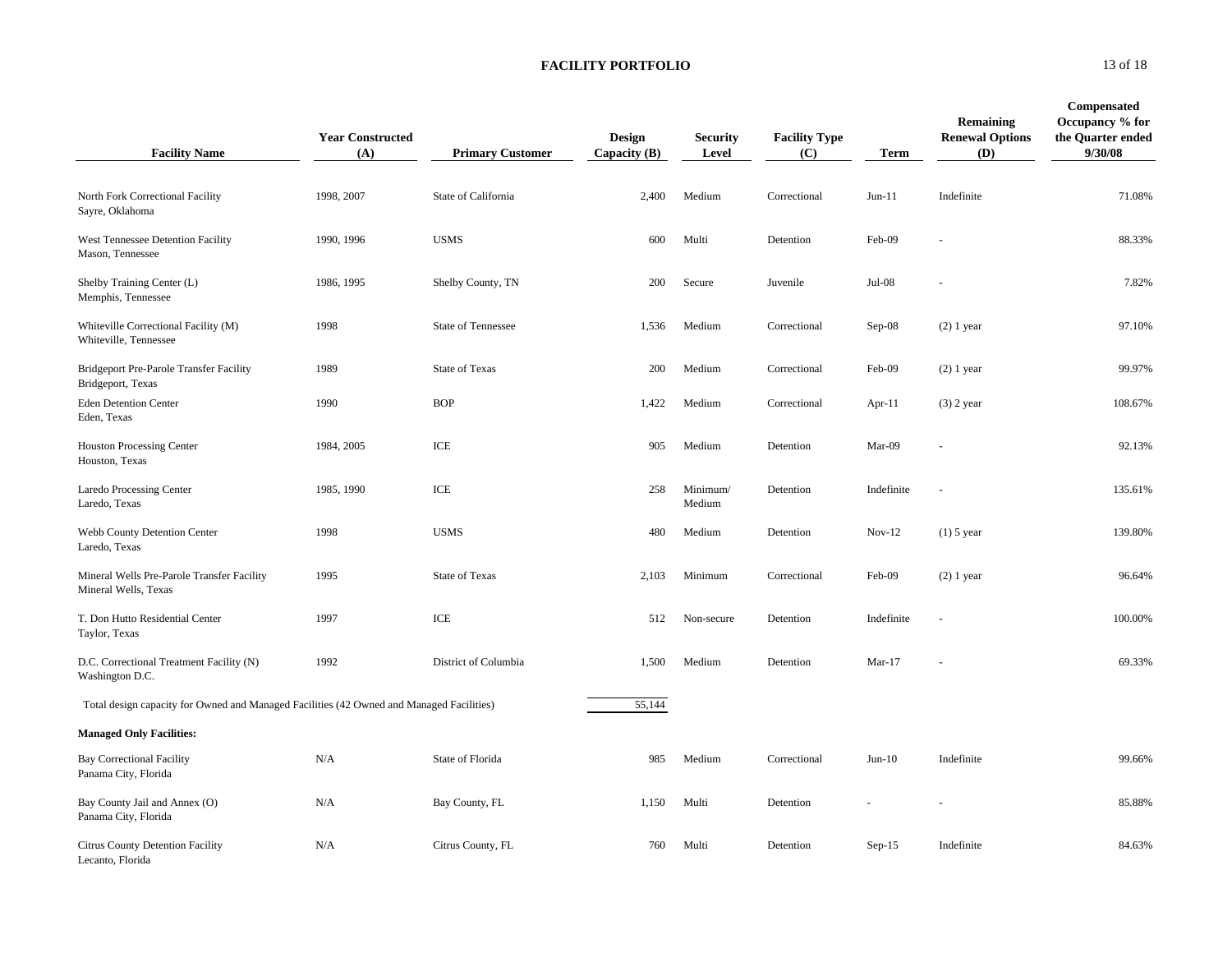| <b>Facility Name</b>                                             | <b>Year Constructed</b><br>(A) | <b>Primary Customer</b>              | Design<br>Capacity $(B)$ | <b>Security</b><br>Level | <b>Facility Type</b><br>(C) | <b>Term</b> | <b>Remaining</b><br><b>Renewal Options</b><br>(D) | <b>Compensated</b><br>Occupancy % for<br>the Quarter ended<br>9/30/08 |
|------------------------------------------------------------------|--------------------------------|--------------------------------------|--------------------------|--------------------------|-----------------------------|-------------|---------------------------------------------------|-----------------------------------------------------------------------|
| Gadsden Correctional Institution<br>Quincy, Florida              | N/A                            | State of Florida                     | 1,520                    | Minimum/<br>Medium       | Correctional                | $Jun-10$    | Indefinite                                        | 99.19%                                                                |
| Hernando County Jail<br>Brooksville, Florida                     | N/A                            | Hernando County, FL                  | 876                      | Multi                    | Detention                   | $Oct-10$    |                                                   | 87.68%                                                                |
| Lake City Correctional Facility<br>Lake City, Florida            | N/A                            | State of Florida                     | 893                      | Secure                   | Correctional                | $Jun-09$    | Indefinite                                        | 100.66%                                                               |
| Idaho Correctional Center<br>Boise, Idaho                        | N/A                            | State of Idaho                       | 1,270                    | Minimum/<br>Medium       | Correctional                | $Jun-09$    |                                                   | 115.59%                                                               |
| Marion County Jail<br>Indianapolis, Indiana                      | N/A                            | Marion County, IN                    | 1,030                    | Multi                    | Detention                   | $Dec-17$    | $(10)$ 1 year                                     | 109.93%                                                               |
| Winn Correctional Center<br>Winnfield, Louisiana                 | N/A                            | State of Louisiana                   | 1,538                    | Medium/<br>Maximum       | Correctional                | Mar-09      |                                                   | 96.07%                                                                |
| Delta Correctional Facility<br>Greenwood, Mississippi            | N/A                            | State of Mississippi                 | 1,172                    | Minimum/<br>Medium       | Correctional                | Jul-09      |                                                   | 94.47%                                                                |
| Wilkinson County Correctional Facility<br>Woodville, Mississippi | N/A                            | State of Mississippi                 | 1,000                    | Medium                   | Correctional                | Jul-09      | $(1)$ 1 year                                      | 98.70%                                                                |
| Elizabeth Detention Center<br>Elizabeth, New Jersey              | N/A                            | $\ensuremath{\textup{\textbf{ICE}}}$ | 300                      | Minimum                  | Detention                   | $Sep-08$    | $(5)$ 3 year                                      | 100.00%                                                               |
| <b>Silverdale Facilities</b><br>Chattanooga, Tennessee           | N/A                            | Hamilton County, TN                  | 918                      | Multi                    | Detention                   | $Dec-08$    | Indefinite                                        | 84.37%                                                                |
| South Central Correctional Center<br>Clifton, Tennessee          | N/A                            | State of Tennessee                   | 1,676                    | Medium                   | Correctional                | $Jun-10$    | $(1)$ 2 year                                      | 97.29%                                                                |
| Metro-Davidson County Detention Facility<br>Nashville, Tennessee | N/A                            | Davidson County, TN                  | 1,092                    | Multi                    | Detention                   | Jul-09      |                                                   | 101.24%                                                               |
| Hardeman County Correctional Facility<br>Whiteville, Tennessee   | N/A                            | <b>State of Tennessee</b>            | 2,016                    | Medium                   | Correctional                | May-09      | $(3)$ 3 year                                      | 97.35%                                                                |
| B. M. Moore Correctional Center (P)<br>Overton, Texas            | N/A                            | <b>State of Texas</b>                | 500                      | Minimum/<br>Medium       | Correctional                | Jan-09      |                                                   | 99.75%                                                                |
| <b>Bartlett State Jail</b><br>Bartlett, Texas                    | N/A                            | <b>State of Texas</b>                | 1,049                    | Minimum/<br>Medium       | Correctional                | $Jan-09$    | $(2)$ 1 year                                      | 99.74%                                                                |
| Bradshaw State Jail<br>Henderson, Texas                          | N/A                            | State of Texas                       | 1,980                    | Minimum/<br>Medium       | Correctional                | $Jan-09$    | $(2)$ 1 year                                      | 98.98%                                                                |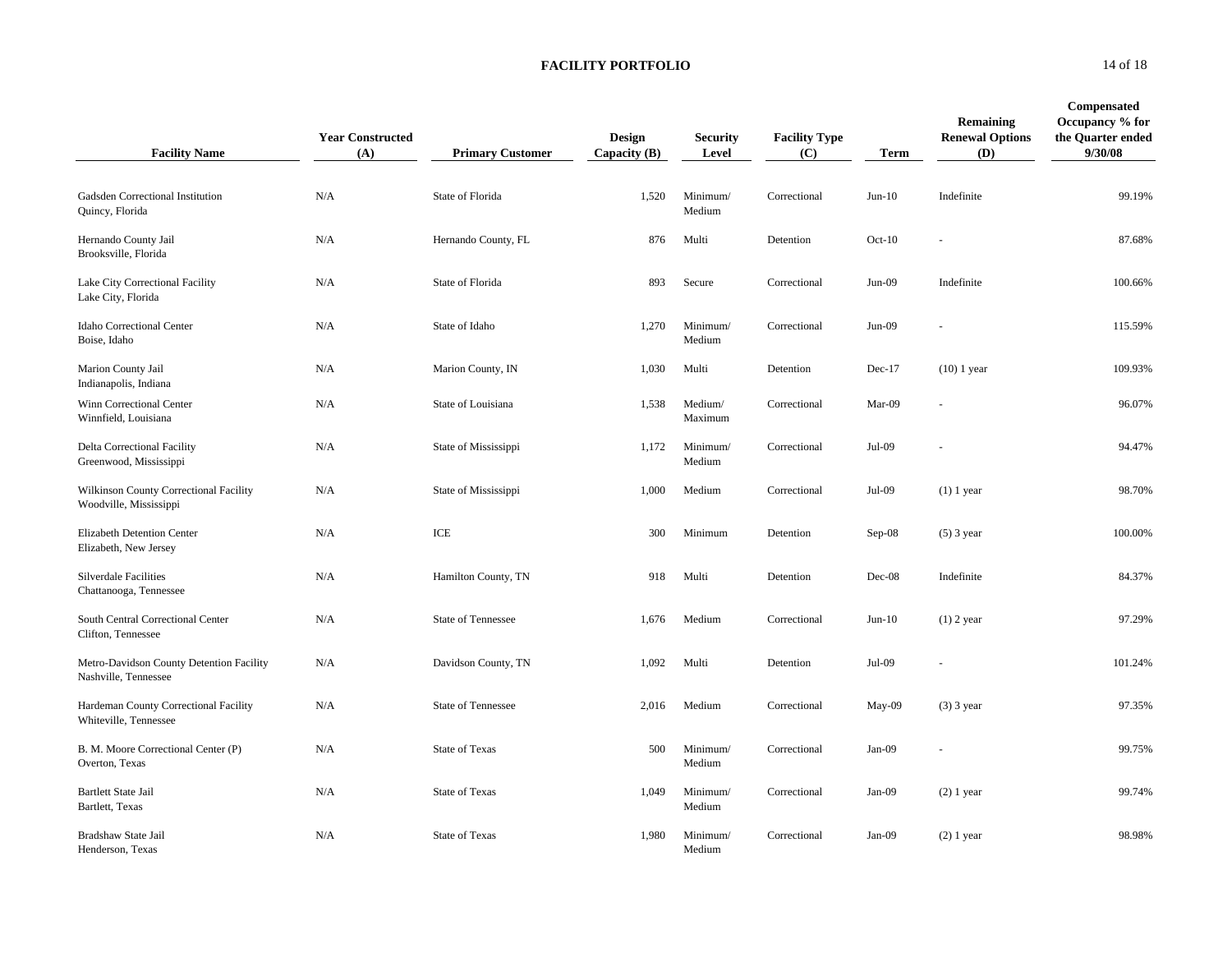| <b>Facility Name</b>                                                           | <b>Year Constructed</b><br>(A) | <b>Primary Customer</b> | <b>Design</b><br>Capacity $(B)$ | <b>Security</b><br>Level | <b>Facility Type</b><br>(C) | <b>Term</b> | Remaining<br><b>Renewal Options</b><br>(D) | Compensated<br>Occupancy % for<br>the Quarter ended<br>9/30/08 |
|--------------------------------------------------------------------------------|--------------------------------|-------------------------|---------------------------------|--------------------------|-----------------------------|-------------|--------------------------------------------|----------------------------------------------------------------|
| Dawson State Jail<br>Dallas, Texas                                             | N/A                            | <b>State of Texas</b>   | 2,216                           | Minimum/<br>Medium       | Correctional                | $Jan-09$    | $(2)$ 1 year                               | 98.51%                                                         |
| Diboll Correctional Center (P)<br>Diboll, Texas                                | N/A                            | <b>State of Texas</b>   | 518                             | Minimum/<br>Medium       | Correctional                | Jan-09      | $\overline{\phantom{a}}$                   | 99.90%                                                         |
| Lindsey State Jail<br>Jacksboro, Texas                                         | N/A                            | State of Texas          | 1,031                           | Minimum/<br>Medium       | Correctional                | $Jan-09$    | $(2)$ 1 year                               | 99.61%                                                         |
| Willacy State Jail<br>Raymondville, Texas                                      | N/A                            | <b>State of Texas</b>   | 1,069                           | Minimum/<br>Medium       | Correctional                | $Jan-09$    | $(2)$ 1 year                               | 99.72%                                                         |
| Total design capacity for Managed Only Facilities (23 Managed Only Facilities) |                                |                         | 26,559                          |                          |                             |             |                                            |                                                                |
| Total design capacity for All Facilities as of September 30, 2008              |                                |                         | 81,703                          |                          |                             |             |                                            |                                                                |

#### **Expansion and Development Projects:**

| <b>Facility Name</b>                                                   | <b>Estimated</b><br>Completion | <b>Potential Customer(s)</b>        | <b>Design</b><br>Capacity $(B)$ | Project<br><b>Description</b> |
|------------------------------------------------------------------------|--------------------------------|-------------------------------------|---------------------------------|-------------------------------|
| Tallahatchie County Correctional Facility (I)<br>Tutwiler, Mississippi | Fourth quarter 2008            | State of California                 | 128                             | Expansion of owned facility   |
| Cimarron Correctional Facility (K)<br>Cushing, Oklahoma                | Fourth quarter 2008            | Various states                      | 660                             | Expansion of owned facility   |
| <b>Adams County Correctional Center</b><br>Adams County, Mississippi   | Fourth quarter 2008            | Federal and/or various states       | 2,232                           | New owned facility            |
| La Palma Correctional Center<br>Eloy, Arizona                          | First quarter 2009             | State of California                 | 2,040                           | New owned facility            |
| <b>Trousdale Correctional Center</b><br>Hartsville, Tennessee          | First quarter 2010             | Federal and/or various states       | 2,040                           | New owned facility            |
| Nevada Southern Detention Center<br>Pahrump, Nevada                    | Second quarter 2010            | Office of the Federal Detention Tru | 1,072                           | New owned facility            |
| Projected design capacity for All Facilities                           |                                |                                     | 89,875                          |                               |

15 of 18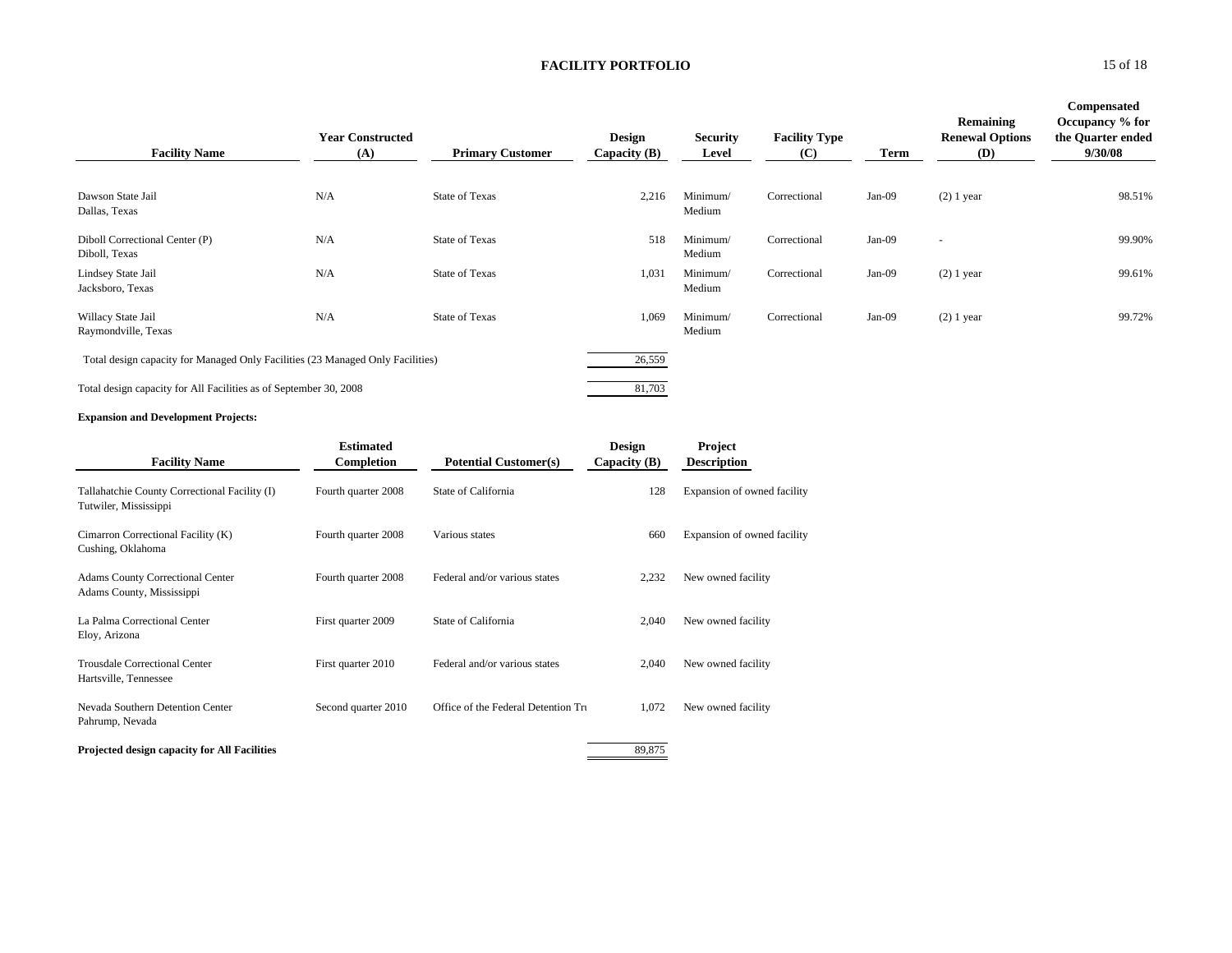| <b>Facility Name</b>                                    | <b>Year Constructed</b><br>(A) | <b>Primary Customer</b>             | Design<br>Capacity $(B)$ | <b>Security</b><br>Level | <b>Facility Type</b><br>(C) | Term     | Remaining<br><b>Renewal Options</b><br>(D) | Compensated<br>Occupancy % for<br>the Quarter ended<br>9/30/08 |
|---------------------------------------------------------|--------------------------------|-------------------------------------|--------------------------|--------------------------|-----------------------------|----------|--------------------------------------------|----------------------------------------------------------------|
| <b>Leased Facilities:</b>                               |                                |                                     |                          |                          |                             |          |                                            |                                                                |
| Leo Chesney Correctional Center<br>Live Oak, California | 1989                           | <b>Cornell Corrections</b>          | 240                      | Minimum                  | Owned/Leased                | $Sep-10$ | $\overline{\phantom{a}}$                   | N/A                                                            |
| Queensgate Correctional Facility<br>Cincinnati, Ohio    | 1906                           | Hamilton County, OH                 | 850                      | Medium                   | Owned/Leased                | Mar-09   | $(4)$ 1 year                               | N/A                                                            |
| Community Education Partners (Q)<br>Houston, Texas      | N/A                            | <b>Community Education Partners</b> |                          | Non-secure               | Owned/Leased                | $Jun-09$ | $(4)$ 1 year                               | N/A                                                            |

(A) The year constructed represents the initial completion of the facility's construction, as well as significant additions to the facility that occurred at a later date.

(B) Design capacity measures the number of beds, and accordingly, the number of inmates each facility is designed to accommodate. Facilities housing detainees on a short term basis may exceed the original intended design capacity for sentenced inmates due to the lower level of services required by detainees in custody for a brief period. From time to time, we may evaluate the design capacity of our facilities based on the customers using the facilities, and the ability to reconfigure space with minimal capital outlays. We believe design capacity is an appropriate measure for evaluating prison operations, because the revenue generated by each facility is based on a per diem or monthly rate per inmate housed at the facility paid by the corresponding contracting governmental entity.

(C) We manage numerous facilities that have more than a single function (i.e., housing both long-term sentenced adult prisoners and pre-trial detainees). The primary functional categories into which facility types are identified was determined by the relative size of prisoner populations in a particular facility on September 30, 2008. If, for example, a 1,000-bed facility housed 900 adult prisoners with sentences in excess of one year and 100 pre-trial detainees, the primary functional category to which it would be assigned would be that of correction facilities and not detention facilities. It should be understood that the primary functional category to which multi-user facilities are assigned may change from time to time.

(D) Remaining renewal options represents the number of renewal options, if applicable, and the remaining term of each option renewal.

(E) The facility is subject to a ground lease with the County of San Diego whereby the initial lease term is 18 years from the commencement of the contract, as defined. The County has the right to

buy out all, or designated portions of, the premises at various times prior to the expiration of the term at a price generally equal to the cost of the premises, or the designated portion of the premises,

less an allowance for the amortization over a 20-year period. Upon expiration of the lease, ownership of the facility automatically reverts to the County of San Diego.

(F) The facility is subject to a purchase option held by Huerfano County which grants Huerfano County the right to purchase the facility upon an early termination of the contract at a price generally equal to the cost of the facility plus 80% of the percentage increase in the Consumer Price Index, cumulated annually.

(G) The facility is subject to a purchase option held by the Georgia Department of Corrections, or GDOC, which grants the GDOC the right to purchase the facility for the lesser of the facility's depreciated book value or fair market value at any time during the term of the contract between us and the GDOC.

(H) The facility is subject to a deed of conveyance with the city of Wheelwright, KY which includes provisions that would allow assumption of ownership by the city of Wheelwright under the following occurrences: (1) we cease to operate the facility for more than two years, (2) our failure to maintain at least one employee for a period of sixty consecutive days, or (3) a conversion to a maximum security facility based upon classificati by the Kentucky Corrections Cabinet.

(I) The facility is subject to a purchase option held by the Tallahatchie County Correctional Authority which grants Tallahatchie County Correctional Authority the right to purchase the facility at any time during the contract at a price generally equal to the cost of the premises less an allowance for amortization originally over a 20 year period, and which amortization period was extended through 2050 in connection with an expansion completed during the fourth quarter of 2007.

(J) The State of Montana has an option to purchase the facility generally at any time during the term of the contract with us at fair market value less the sum of a pre-determined portion of per-diem payments made to us by the state of Montana.

(K) The facility is subject to a purchase option held by the Oklahoma Department of Corrections, or ODC, which grants the ODC the right to purchase the facility at its fair market value at any time.

(L) Under the terms of a ground lease with Shelby County, if the County terminates the lease without cause, or breaches the lease or the State fails to fund the contract, we may purchase the property for \$150,000. During the second quarter of 2008, Shelby County elected to terminate the ground lease. We are currently evaluating stratigies to maximize the value of the Shelby Training Center and expect to complete the purchase of the land during the fourth quarter of 2008.

(M) The state of Tennessee has the option to purchase the facility in the event of our bankruptcy, or upon an operational breach, as defined, at a price equal to the book value, as defined.

(N) The District of Columbia has the right to purchase the facility at any time during the term of the contract at a price generally equal to the present value of the remaining lease payments for the premises. Upon expiration of the lease, ownership of the facility automatically reverts to the District of Columbia.

(O) In May 2008, we notified the Bay County Commission of our intention to exercise our option to terminate the operational management contract for the Bay County Jail and Annex in Panama City, Florida, effective October 9, 2008.

(P) Pursuant to a re-bid of the management contracts, the Company was notified in September 2008 by the Texas Department of Criminal Justice ("TDCJ") of its intent to transfer the management of the 500-bed B.M. Moore Correctional Center and the 518-bed Diboll Correctional Center to another operator, upon the expiration of the management contracts on January 16, 2009.

(Q) The alternative educational facility is currently configured to accommodate 900 at-risk juveniles and may be expanded to accommodate a total of 1,400 at-risk juveniles. During November 2007, we accepted an unsolicited purchase offer from Community Education Partners to purchase this facility. During February 2008, at the request of CEP, we agreed to extend the closing date and fix the sale price through June 30, 2008. During the second quarter of 2008, CEP did not elect to purchase the facility and instead signed a new one-year lease with four one-year renewal options.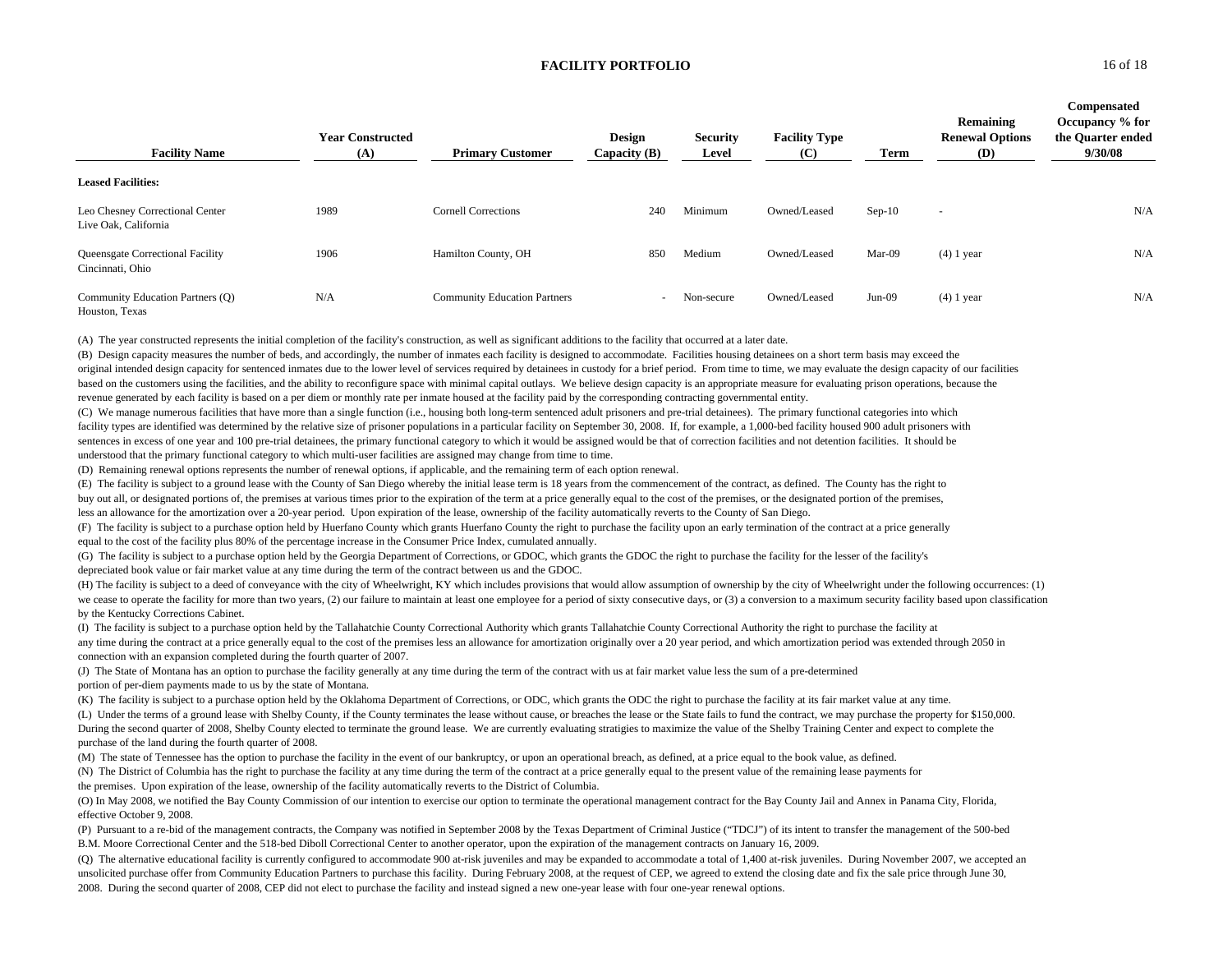#### **DIVERSIFICATION OF REVENUE**

(Unaudited and amounts in thousands)

| <b>Customer</b>                                   | <b>Management Revenue</b><br><b>For the Nine Months</b><br>Ended September 30,<br>2008 | <b>Percent of Management</b><br><b>Revenue For the Nine Months</b><br>Ended September 30, 2008 |  |
|---------------------------------------------------|----------------------------------------------------------------------------------------|------------------------------------------------------------------------------------------------|--|
| <b>United States Marshals</b>                     | \$<br>165,748                                                                          | 13.95%                                                                                         |  |
| United States Immigration and Customs Enforcement | 155,190                                                                                | 13.07%                                                                                         |  |
| <b>Bureau of Prisons</b>                          | 146,538                                                                                | 12.34%                                                                                         |  |
| Texas                                             | 76,083                                                                                 | 6.41%                                                                                          |  |
| California                                        | 63,730                                                                                 | 5.37%                                                                                          |  |
| Colorado                                          | 62,173                                                                                 | 5.23%                                                                                          |  |
| Tennessee                                         | 57,391                                                                                 | 4.83%                                                                                          |  |
| Florida                                           | 47,735                                                                                 | 4.02%                                                                                          |  |
| Georgia                                           | 39,893                                                                                 | 3.36%                                                                                          |  |
| Arizona                                           | 34,948                                                                                 | 2.94%                                                                                          |  |
|                                                   | 849,429                                                                                | 71.52%                                                                                         |  |
| <b>Total Management Revenue</b>                   | 1,187,738                                                                              | 100.00%                                                                                        |  |